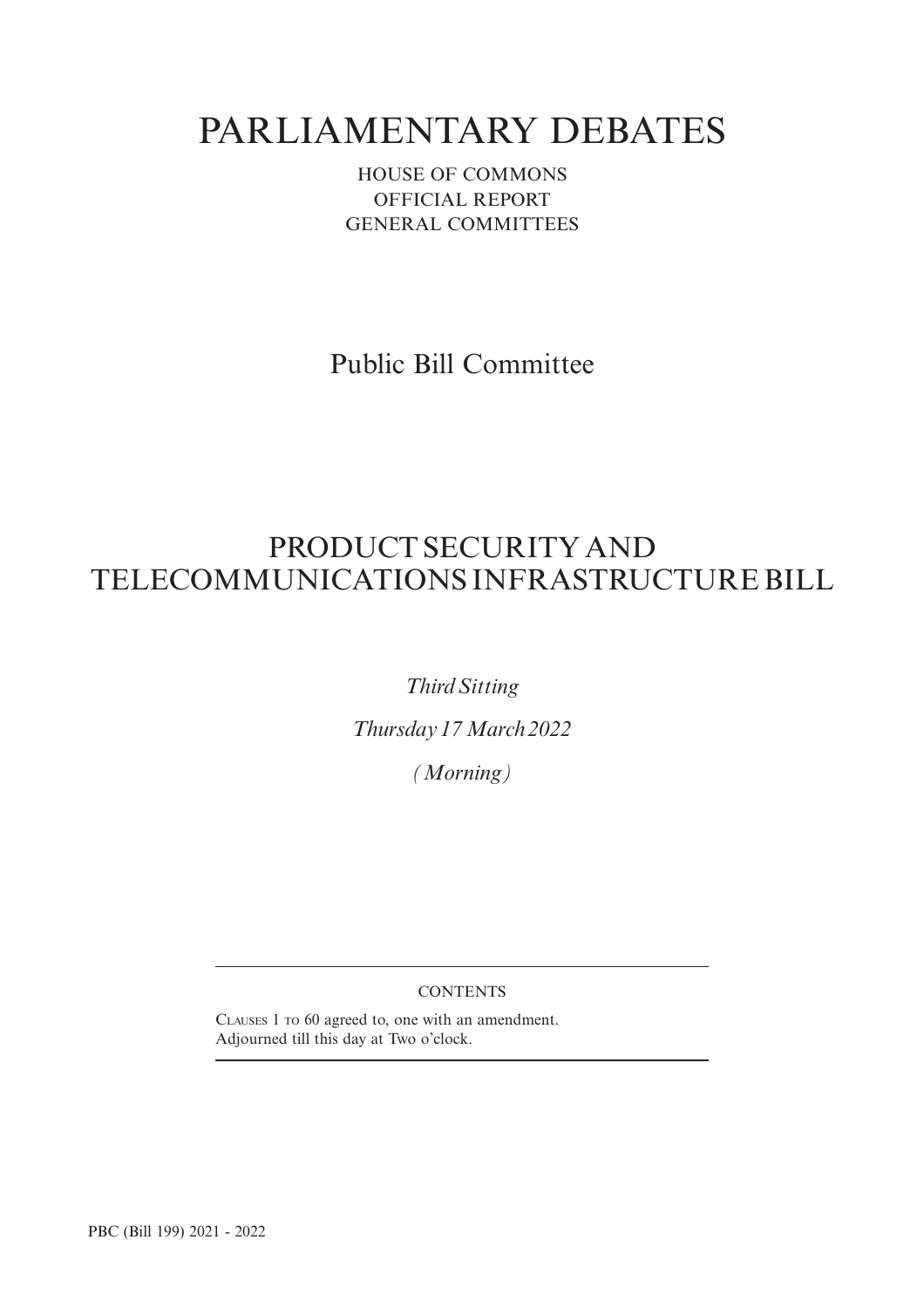No proofs can be supplied. Corrections that Members suggest for the final version of the report should be clearly marked in a copy of the report—not telephoned—and must be received in the Editor's Room, House of Commons,

**not later than**

**Monday 21 March 2022**

© Parliamentary Copyright House of Commons 2022 *This publication may be reproduced under the terms of the Open Parliament licence, which is published at www.parliament.uk/site-information/copyright/.*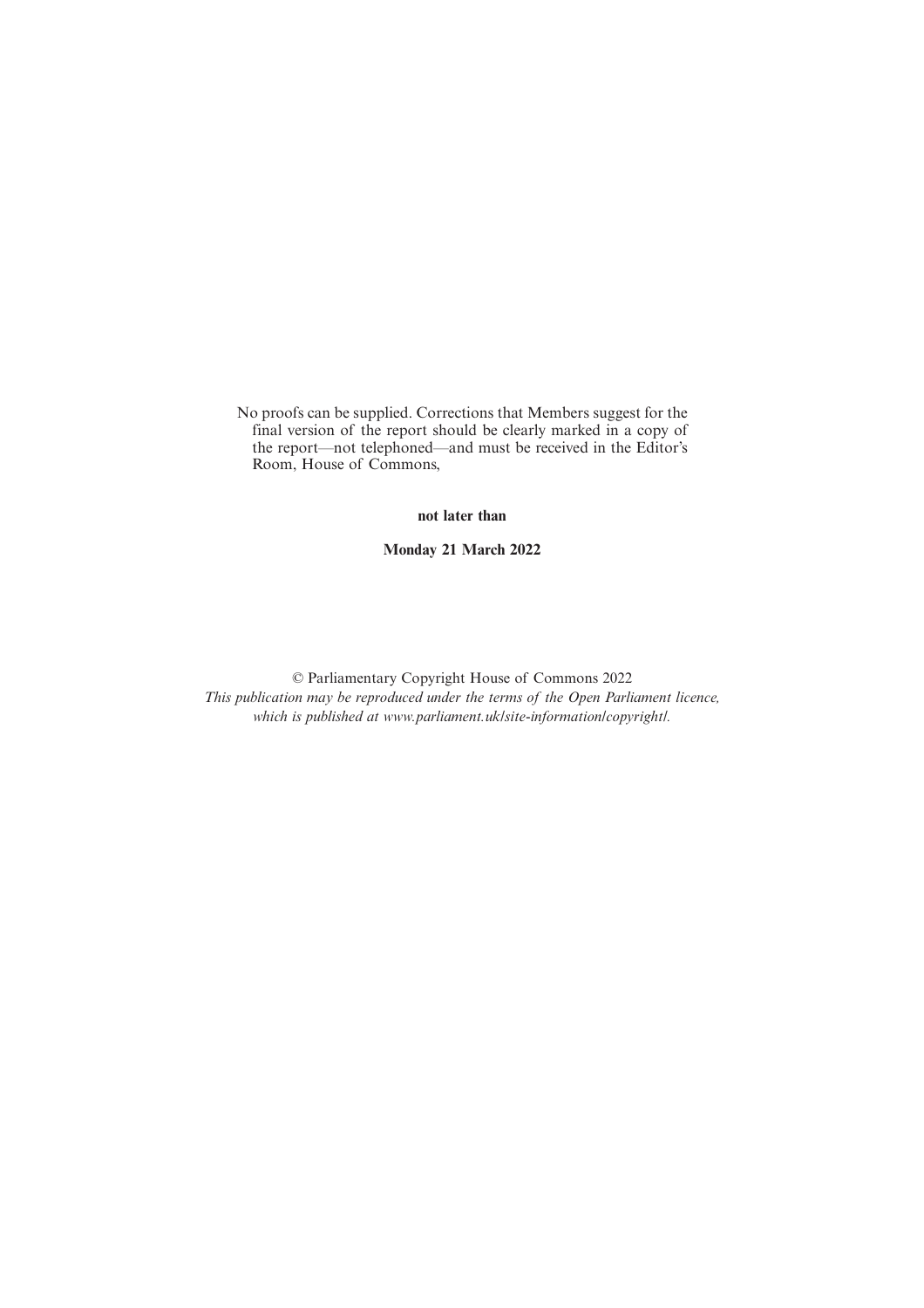#### **The Committee consisted of the following Members:**

*Chairs:* CAROLINE NOKES, † GRAHAM STRINGER

† Baynes, Simon *(Clwyd South)* (Con) Bhatti, Saqib *(Meriden)* (Con) † Brennan, Kevin *(Cardiff West)* (Lab) † Double, Steve *(St Austell and Newquay)* (Con) † Edwards, Ruth *(Rushcliffe)* (Con) † Elmore, Chris *(Ogmore)* (Lab) † Grundy, James *(Leigh)* (Con) † Hart, Sally-Ann *(Hastings and Rye)* (Con) Hollern, Kate *(Blackburn)* (Lab) Long Bailey, Rebecca *(Salford and Eccles)* (Lab)

- † Lopez, Julia *(Minister for Media, Data and Digital Infrastructure)* † Mishra, Navendu *(Stockport)* (Lab)
- † Osborne, Kate *(Jarrow)* (Lab)
- † Randall, Tom *(Gedling)* (Con)
- † Vara, Shailesh *(North West Cambridgeshire)* (Con) Warburton, David *(Somerton and Frome)* (Con) Whitley, Mick *(Birkenhead)* (Lab)

Huw Yardley, Bethan Harding, *Committee Clerks*

**† attended the Committee**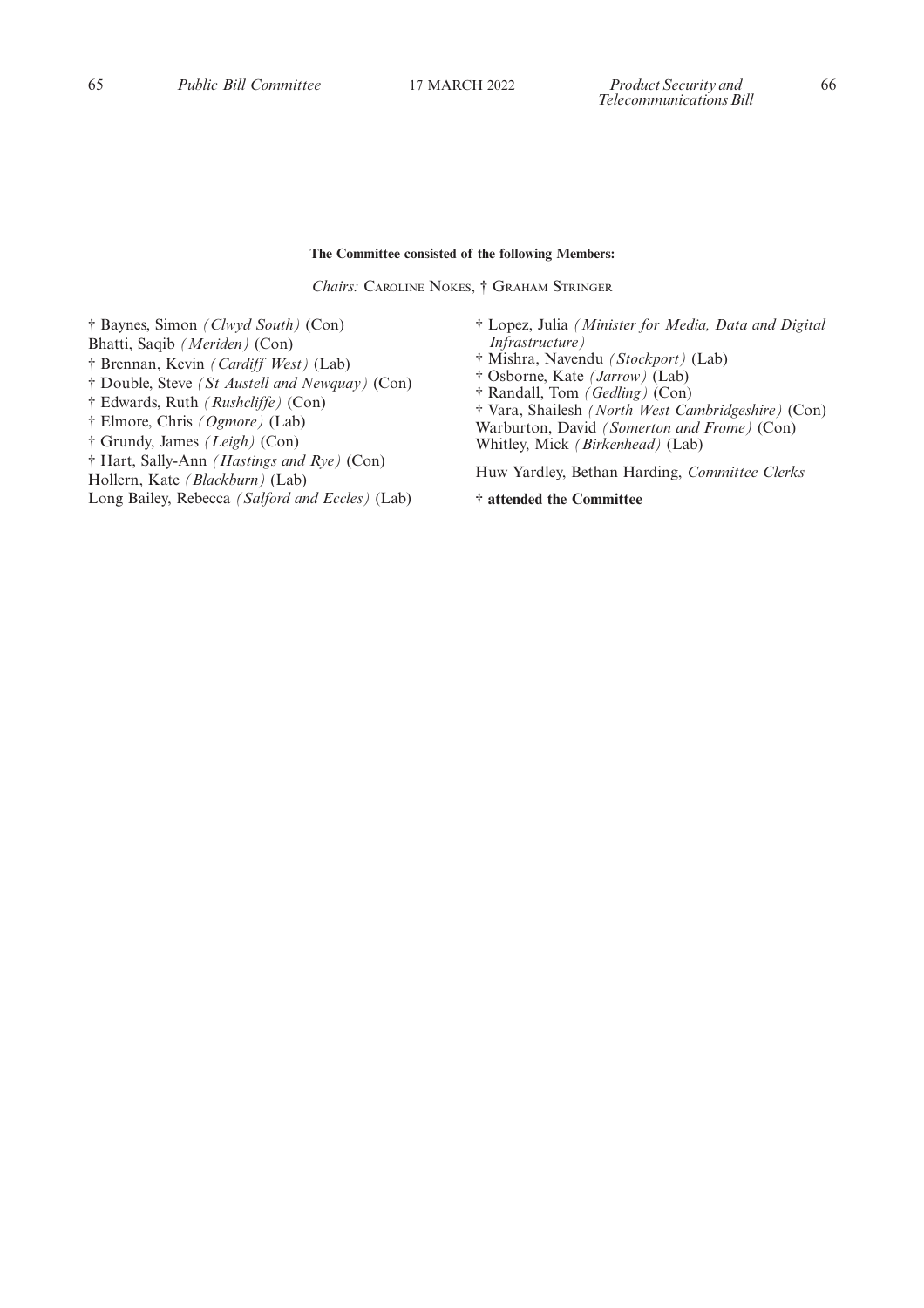#### *Thursday 17 March 2022*

#### *(Morning)*

#### [GRAHAM STRINGER *in the Chair*]

#### **Product Security and Telecommunications Infrastructure Bill**

#### 11.30 am

**The Chair:** We are now sitting in public and the proceedings are being broadcast. Before we begin, I have a few preliminary announcements. *Hansard* colleagues would be grateful if Members could email their speaking notes to hansardnotes@parliament.uk. Please switch electronic devices to silent. Tea and coffee are not allowed during sittings, but I have no guidance on jelly babies.

We now begin the line-by-line consideration of the Bill. The selection list for today's sitting is available in the room. It shows how the selected amendments have been grouped together for debate. Amendments grouped together are generally on the same or a similar issue. Please note that decisions on amendments do not take place in the order in which they are debated, but in the order in which they appear on the amendment paper. The selection and grouping list shows the order of debates. Decisions on each amendment are taken when we come to the clause to which the amendment relates.

The Member who has put their name to the leading amendment in a group is called first. Other Members are then free to catch my eye to speak on all or any of the amendments in that group. A Member may speak more than once in a single debate. At the end of debate on a group of amendments, I shall call the Member who moved the leading amendment again. Before they sit down, they will need to indicate if they wish to withdraw the amendment or seek a decision. If any Member wishes to press any other amendment in a group to a vote, they need to let me know.

#### **Clause 1**

#### POWER TO SPECIFY SECURITY REQUIREMENTS

**Chris Elmore** (Ogmore) (Lab): I beg to move amendment 6, in clause 1, page 1, line 17, at end insert—

'(2A) The Secretary of State must exercise the power in subsection (1) so as to specify security requirements which make mandatory each of the first three guidelines in the Code of Practice for consumer IoT security published by the Department for Digital, Culture, Media and Sport on 14 October 2018 ("no default passwords", "implement a vulnerability disclosure policy" and "keep software updated")."

*This amendment would set out the three security requirements expressly in Part 1 of the Bill rather than it being defined in future regulations.*

**The Chair:** With this it will be convenient to discuss the following:

Clause stand part. Clauses 2 and 3 stand part.

New clause 3—*Report on security risks to UK consumer connectable products*—

- '(1) The Secretary of State must prepare a report on the security risks to UK consumer connectable products—
- (a) within the period 3 months beginning with the day on which this Act receives Royal Assent, and

(b) every 12 months thereafter.

(2) Any report prepared under subsection (1) must be laid before Parliament.

*This new clause would require the Secretary of State to lay before Parliament a report on the security risks to UK consumer connectable products.*

**Chris Elmore:** It is a pleasure to serve under your chairmanship, Mr Stringer.

This important legislation establishes, through regulations, three core security requirements for "connectable products". The requirements derive from the voluntary 2018 "Secure by Design" code introduced by the Department for Digital, Culture, Media and Sport. The inclusion of these three requirements is, without doubt, a step that the Opposition welcome. However, we believe that the legislation can be improved, and that the three security requirements, rather than being defined in future regulations at the discretion of the Secretary of State, should be expressly set out in the Bill. That would be beneficial for two reasons. First, it would give manufacturers and distributors a greater understanding of the legal obligations that they face, thus speeding up the entire process. Secondly, it would ensure that the consumer was better protected, which I am sure we all agree would be a good thing. The consumer rights group Which? emphasised that when it gave oral evidence on Tuesday.

New clause 3 would require the Secretary of State to publish a report on the security risks to UK connectable products. On Tuesday, Madeline Carr, professor of global politics and cyber-security at University College London, said that she does not have an Alexa in her house because of the security risks that those devices, and others like them, pose. Tellingly, she also said that the Bill as constituted would not give her sufficient confidence to purchase one. Given that, and given the tragic scenes unfolding following Russia's invasion of Ukraine, and the willingness of that rogue regime to engage in statesponsored cyber-warfare, the Opposition believe it is in the public and national interest to understand how secure our connected products really are. We are becoming more reliant on smart devices in our daily life, both professionally and personally. It is imperative that the security of these devices is routinely monitored and reported on.

As I stated on Second Reading, the Opposition support the Bill, but believe it can be strengthened. Amendment 6 and new clause 3 would ensure that consumers were better protected and more aware of the threats facing their connected devices. As such, I believe that all Committee colleagues should support amendment 6 and new clause 3.

**The Minister for Media, Data and Digital Infrastructure (Julia Lopez):** It is a pleasure to serve under your chairmanship, Mr Stringer. I apologise for giving you a dilemma about the advice on jelly babies. I will start with a few words about the importance of the Bill. As we heard from our panels of witnesses this week, and as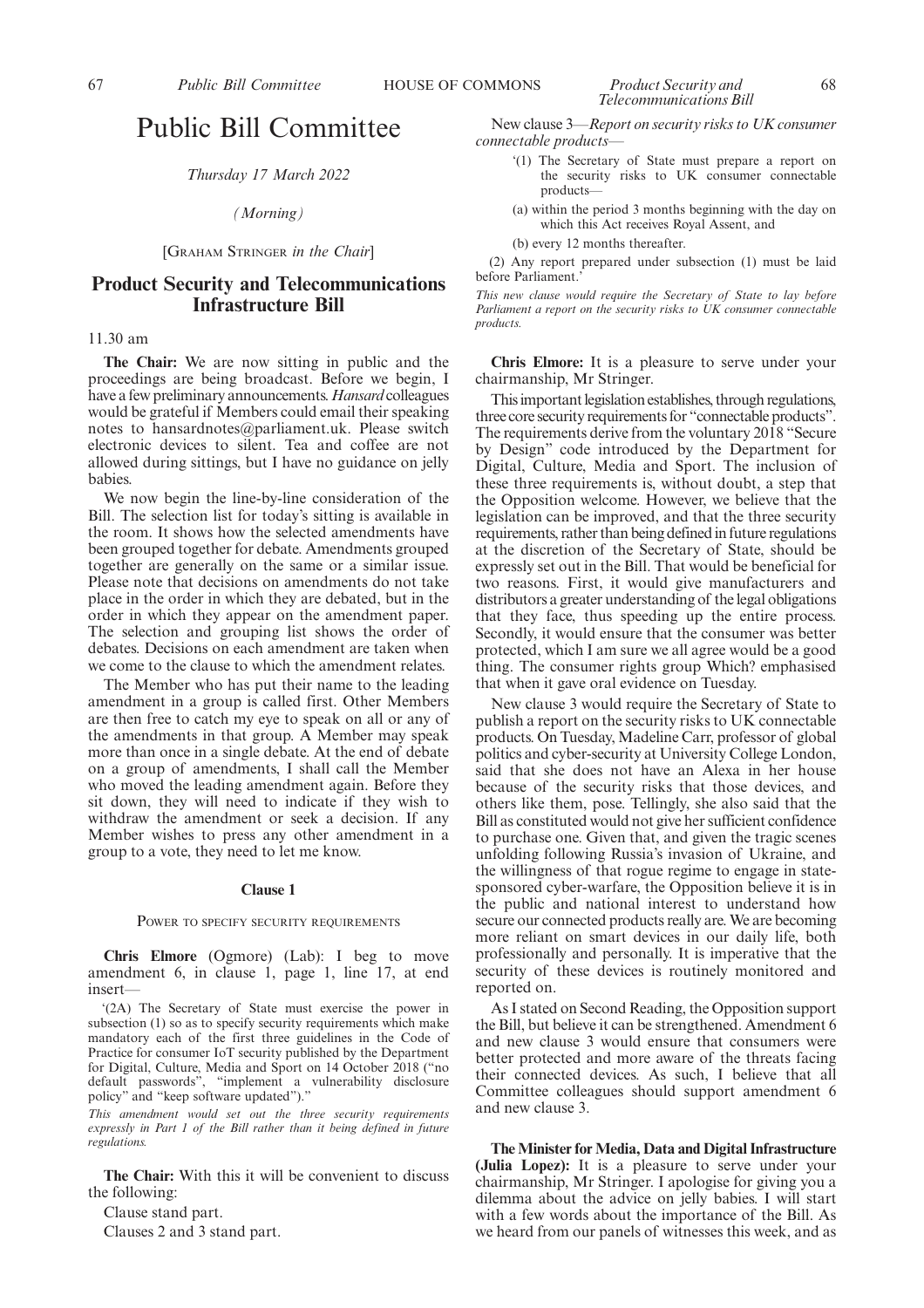#### 69 *Public Bill Committee* 17 MARCH 2022 *Product Security and* 70 *Telecommunications Bill*

we know from our increasing dependence on technology, improving protection for consumers and networks from a range of harms associated with cyber-attacks is incredibly important. In the first half of last year, there were 1.5 billion attempted compromises of internet of things devices—double the 2020 figure for the same period. Voluntary standards, such as the 2018 code of practice for consumer IOT security, are not being adopted quickly or consistently enough. That is why we need legislation to progress security in the design of consumer connectable products.

Before turning to amendment 6, I thank the hon. Member for Ogmore for the constructive and helpful way that he has approached the legislation and for the Opposition's broad support of it. As this is the first Bill that I am taking through the House in its entirety, I am particularly grateful for that constructive approach. It may reassure him that the Government are committed to introducing security requirements based on the first three guidelines through regulations at the earliest appropriate opportunity. We have consulted on those security requirements and have communicated them extensively.

We have not been vague on the matter. In April 2021, we published our response to the call for views on consumer connectable product security legislation. We stated in detail how the three security requirements would work. When the Bill was announced by Her Majesty at the start of the Session, we repeated that commitment. Indeed, as hon. Members will see in the Bill's explanatory notes, we have again committed to those three requirements. We made that clear from the start for an important reason: we need industry to act and prepare for implementation. We do not want surprises for manufacturers, importers or distributors. They know what they have to do.

Amendment 6 is unnecessary, but might also be dangerous. We are keen to ensure that the legislation retains flexibility, so that it can adapt to and reflect the changing threat landscape, and the security requirements needed to address it. What might seem like a no-brainer security requirement today might become a security threat or barrier to security innovation in years to come.

Amendment 6 reaches back to 2018, when our code of practice was first published. Security requirements have developed since then. When the Bill is implemented, we do not think it should be constrained by what was appropriate five years ago. The requirements we will introduce are based on the first three guidelines in the code of practice, but they also contain necessary improvements. They are up to date, more detailed and have been translated into practical requirements that businesses can implement to get the right security outcomes without unnecessary burden. Stakeholder engagement and impact assessment work conducted since 2018 ensures that the guidelines are nuanced, and are in a robust and enforceable statutory framework that delivers optimal security outcomes.

Finally, hon. Members may not be aware that because this new legislation will impact on manufacturers globally, we have given notice of the Bill to the World Trade Organisation. We invited comments on our proposals two years ago, and when the Bill was introduced to Parliament, we gave notice again. We have worked to ensure that all manufacturers understand our intentions. Amendment 6, if accepted, would cause confusion by taking us back to 2018, and away from the more developed position we have reached on the three principles. That would cause market confusion, require new notification to the WTO, and potentially delay this vital regime from coming into force. With those reassurances, I hope the hon. Member will feel able to withdraw his amendment.

Clause 1 is needed to provide the Government with the necessary powers to specify and mandate security requirements, through secondary legislation, that businesses must comply with. There is a common notion that Governments are behind the curve when it comes to regulating technology. not in this case. By establishing a flexible and futureproof regulatory framework in this way, the Government can be agile and proactive in amending and introducing security requirements through regulations, in lockstep with tech innovation. Parliament will be able to scrutinise any future security requirements designated through the secondary legislation process and, as new threats emerge and international standards develop, we can act and set new security requirements, keeping consumer connectable product security up to date and fit for the future.

The purpose of clause 2 is to provide further detail about how the Secretary of State's power to specify security requirements can be used. Clause 3 is essential because it provides the Secretary of State with powers to specify circumstances in which a person is deemed to have complied with the security requirements. The clause, when exercised, would provide more than one route to compliance and would provide the necessary flexibility to accommodate and recognise international standards and mutual recognition agreements where appropriate.

I turn to new clause 3. In practice, it would commit the Government to reporting on a fixed basis on the security risks posed by products affected by the Bill. Those reports would be laid before Parliament. Cybersecurity is definitely not an area where the Government hold back on publishing information. If we are to raise the cyber-resilience of the nation, we need to ensure that everyone is clear about the threat. In December, we published our national cyber strategy. The Government will continue to publish regular reports on our progress on that strategy, as we did with regard to the previous strategy. The Government also publish an annual report that surveys cyber-breaches across the economy. This report, together with others, forms a key part of the evidence base used to inform organisations about action to take to raise security standards. Indeed, the breaches survey meets the quality threshold to be managed as a set of official statistics.

Our National Cyber Security Centre is also a model of transparency. It is there to advise businesses, and guide them towards better managing cyber-threats. It publishes an annual report, and for those who want to focus on consumer connectable products, it provides specific advice on those, too. Parliament is already regularly kept informed of cyber-security matters; our regular publications are placed in the Library. Our national strategy, implemented with £2.6 billion of investment, is overseen by the Public Accounts Committee. The Intelligence and Security Committee and the Joint Committee on the National Security Strategy provide further oversight. Also, there are mechanisms for holding the Government to account in the manner intended by the provision, such as regular parliamentary debates and questions.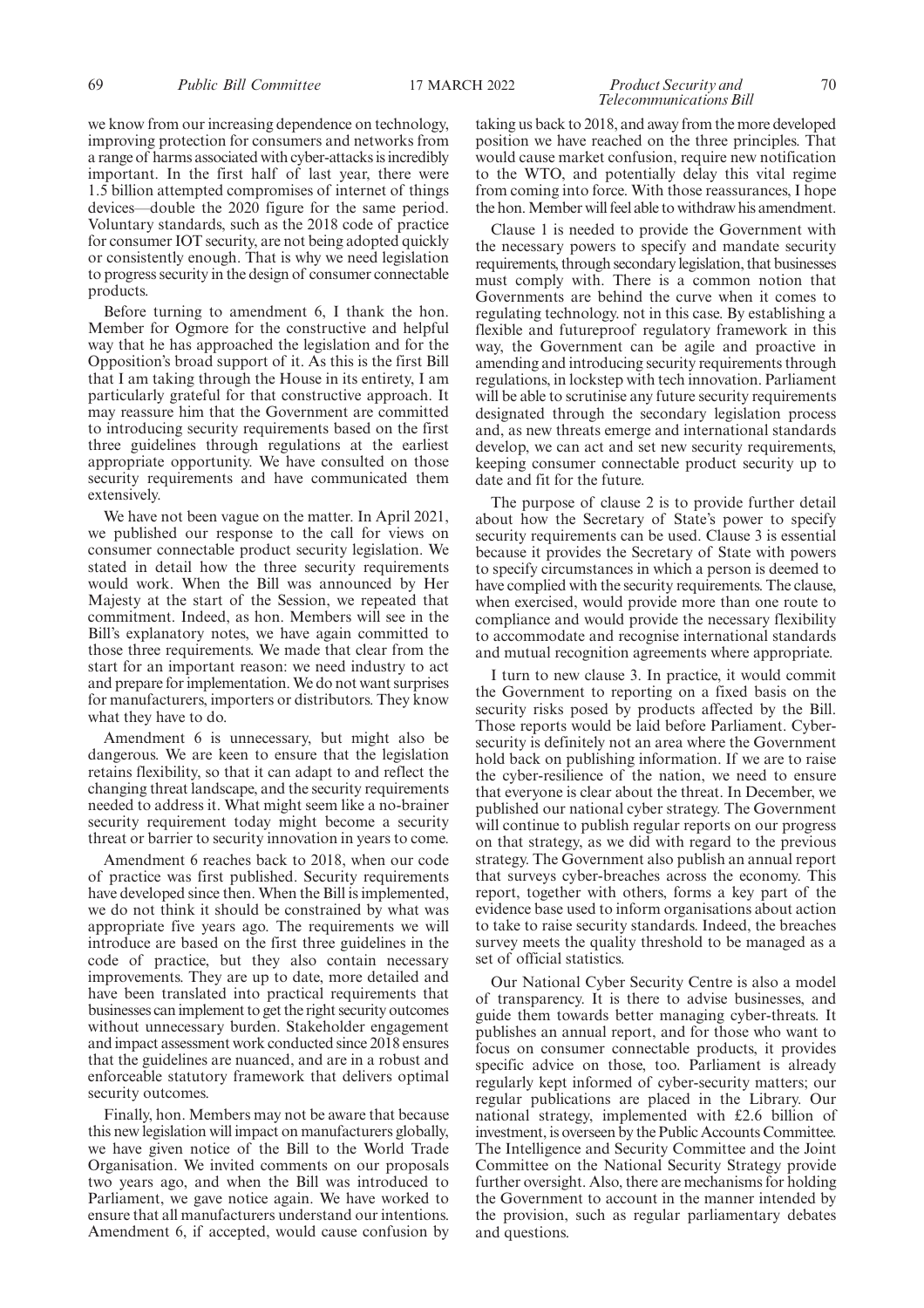### *Telecommunications Bill*

#### *[Julia Lopez]*

Cyber-security is a fast-moving and sensitive topic. A fixed-period reporting clause that imposes an obligation to report on security risks may duplicate existing activity. Such a system would also lack the agility necessary to enable us to report quickly when threats are identified. It may reassure the hon. Gentleman to know that the Secretary of State will be required to review the effectiveness of the Bill's enforcement regime; they, or the designated enforcing authority, will be required to report on that to the relevant departmental Select Committee after Royal Assent. The enforcement authority will also report its activity and findings, where appropriate. The measures already in place will likely meet the intention behind new clause 3. For the reasons that I have set out, I do not accept the need for the new clause.

I turn to the points that the hon. Gentleman raised about Dr Carr's concerns about Alexa, which I also found eye-catching. A lot of secondary legislation comes with this Bill, and that will hopefully reassure Dr Carr. I also note the comment made by a lot of our witnesses: we can never have 100% security with those devices. I therefore commend clauses 1 to 3 to the Committee.

**Kevin Brennan** (Cardiff West) (Lab): Good morning, everybody. Happy St Patrick's day to everyone. I congratulate the Minister on her first Bill. I have been through the process many times, and it is an exciting and proud moment to lead on a Bill for the Government for the first time. When I did it, my father, who was from West Cork, said, "Not bad for someone from the peat bogs of West Cork." I am sure that the Minister's family are equally proud of her achievement.

I want to raise a couple of general issues, as we are debating the first three quarters of the Bill in this grouping. I congratulate the Minister for providing such a comprehensive impact assessment on the Bill. I was slightly confused by the figure for the cost of business, which is set at net present value, and is put at "£1,246.9.9" million. That figure looks like a typo. I wondered what the correct figure was, and if the Minister could provide it. I suggest it is just the one "point nine".

This is a very significant piece of legislation, given the impact it will have on consumers and business. It is very technical. Page 8 of the impact assessment details the Government's key assumptions about how the Bill will impact on businesses. Businesses will have to dispose of devices that no longer satisfy the criteria that the Minister is likely to set. The impact assessment's optimistic assessment of what percentage of devices will have to be disposed of is 5%. Its working assessment is 45%. The figure it is using, however, for the impact on business is that 10% of devices will have to be disposed of by businesses.

#### 11.45 am

I know that making impact assessments is not a precise science—to a certain extent, it is about trying to look into a crystal ball—but there seems to be quite a difference between the assumption that the Government are making of 10%, their best case scenario of 5%, and the worst-case scenario of 45%. Can the Minister explain to the Committee why there is such a wide range of figures? As far as business is concerned, those figures are very different. If the Government have got this wrong, and we are in the worst-case scenario, businesses

will dispose of four times as many devices as the Government thought. I would be very grateful if the Minister could fill the Committee in on how there can be such a difference between those figures.

I have another point on the impact assessment; my hon. Friend the Member for Ogmore raised similar issues. It is about smart speakers and an exchange that took place in the evidence session. It is not the first time that I have asked someone whether they would regard it as safe to have one of these devices in their home—smart speakers; an Alexa-type device. Nevertheless, it seems extraordinary that a cyber-security expert giving evidence to this Committee should say that they would not have such a device in their home, because they do not trust them. That is basically what the witness told the Committee. I then asked her, "Well, following the passage of this Bill, would you have one in your home?", and her response remained no; she still would not trust them. A cyber-security expert giving evidence to the Committee said that even if the Bill contained the measures that the Minister is proposing, she still would not have such a device in her home.

The Minister might be interested to know that I asked the same question of the outgoing Information Commissioner when she appeared before the Digital, Culture, Media and Sport Committee, and she gave exactly the same answer; she, too, did not trust these devices sufficiently to have one in her home.

The Minister gave reassurances to my hon. Friend the Member for Ogmore, but how much further can she go to reassure this Committee that the Bill, and the subsequent regulations, will mean that consumers can safely have these devices in their home, and trust them? How can she ensure that security experts, the Information Commissioner and others will be able to say to the public, "It is largely safe to have these devices in your home"?

I say that because page 13 of the Government's impact assessment says that smart speakers are present "in 22% of households" in the UK, which means that over one in five households in the UK already have devices of this kind. I presume that in general we would want a roll-out of safe connectable devices, because of the benefits that they can bring; they have huge benefits for people who are disabled, who use them to improve their quality of life hugely. It is worrying, is it not, to be told that they are not to be trusted. Could the Minister give us any further reassurances on that point?

Finally, I understand that at a later date, a new clause may be introduced on the issues that were raised with Which? in the evidence session. Which? was keen to emphasise that it would like something done to alleviate inappropriate minimum periods for security updates in support of these connected devices. I will not pursue that further at this point, because I understand that there may well be an opportunity to debate a new clause on that at the end of our proceedings.

**Julia Lopez:** I thank the hon. Member for Cardiff West for his contribution and his kind comments. I will have to get back to him on the precise figures that he identified in the impact assessment. However, in relation to the breadth of the impact assessment, he will know from this legislation that we are taking a broad range of powers. As we debated earlier, that is very deliberate because this is a fast-moving area. Technology is developing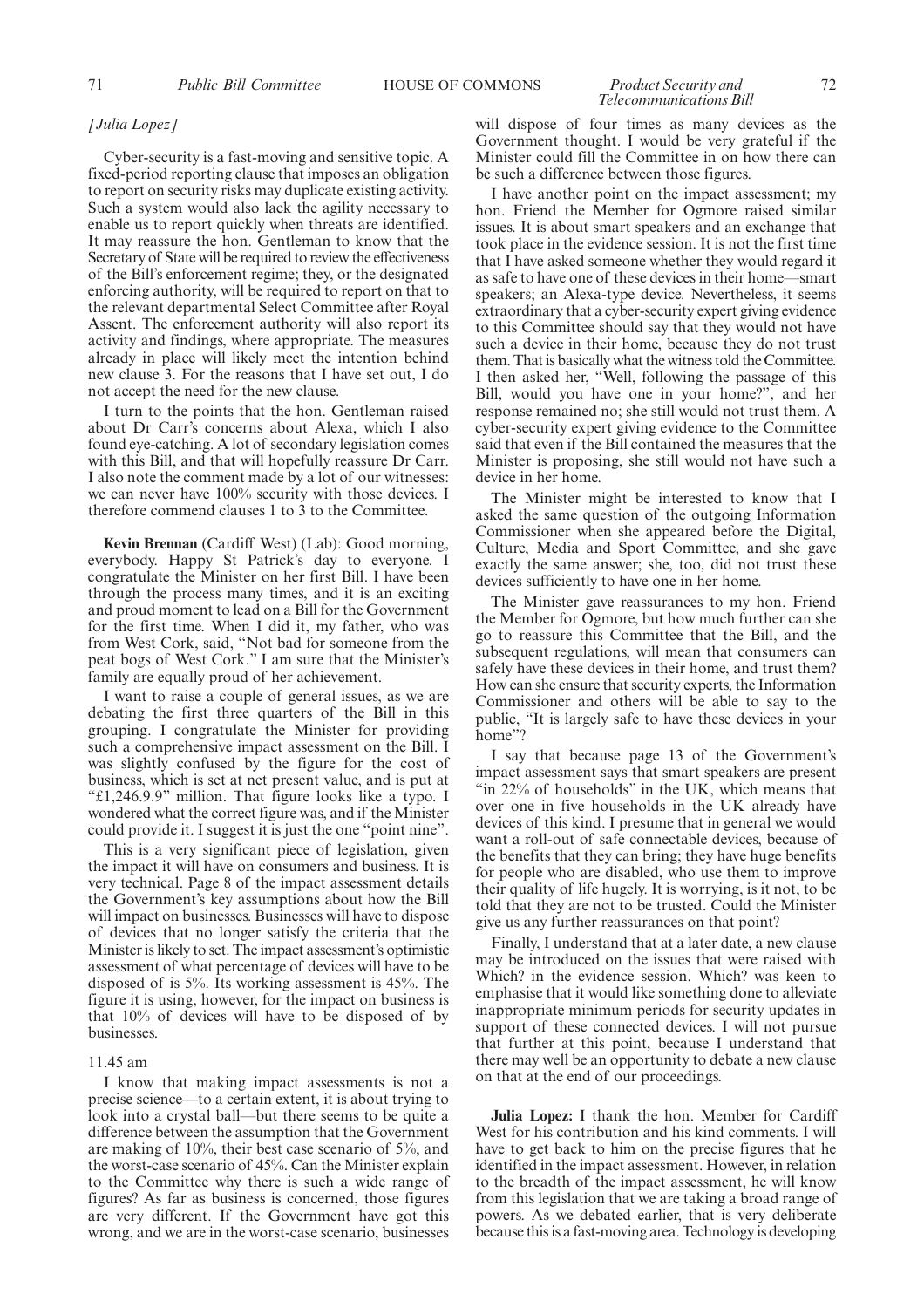faster than Parliament can regulate it, which is a major challenge for Governments around the world. The Bill will help us to be nimble and agile in how regulate that technology.

A lot of the issues that the hon. Gentleman has concerns about will be something for secondary legislation, which we will be developing hand in glove with businesses so that we understand what is changing in the technological world and what impact that will have on matters such as the disposal of devices. I share his concerns about the environmental impacts if we get the regulations on that wrong—none of us wants to see a lot of technology become redundant.

We are trying to help consumers have more information so that if someone buys a device, they do not necessarily have to dispose of it simply because the period for which the manufacturer says it is covered has expired. It will be up to the consumer to decide whether to keep that device if they think it is less secure than it otherwise might be. It has been controversial to take these broad powers. We understand the concerns that any Parliament would have about the level of scrutiny it will have. However, the Government think that this is right because, as I say, we have to maintain that agility.

The hon. Member for Cardiff West referenced the points raised by Dr Carr. As I said earlier, I share those concerns. What we are trying to do is raise the level of security overall; we want to help consumers and manufacturers to understand this as an issue. This was initially a voluntary code, which did not do enough to make manufacturers take the cyber obligations seriously. There was an interesting discussion on the panels earlier this week when one contributor—I cannot remember who it was exactly—said that the legislation will give boards the spark or impetus to discuss and get funding for these kinds of cyber-security requirements for their products. If it is voluntary, it is very hard for anybody to make the case within their company that they need to take cyber-security seriously.

We hope that the secondary legislation will allay some of Dr Carr's concerns. We will never have 100% security, but we hope that these provisions will raise the bar overall and help to raise consumer and manufacturer awareness of cyber as a whole. I hope that those comments will reassure the hon. Gentleman. I also assure him that we will look at how to get the balance right in the secondary legislation, and we will be in close contact with businesses as we do so.

**Chris Elmore:** I listened to what the Minister had to say, in particular in relation to amendment 6. I take her at her word; it is a probing amendment, so I will withdraw it on the basis that she will bring forward secondary legislation in relatively short order. As she mentioned, cyber-security is a fast-paced and changing environment, so it is important that we do not wait a number of years for additional improvements to legislative competence.

On the basis of what the Minister said, I am also happy not to move new clause 3. However, I wonder whether she could write to me setting out the reporting periods that she mentioned, particularly in terms of the DCMS Committee, following Royal Assent—assuming that the Bill gets Royal Assent, which I am sure it will—as well as the other reporting obligations that she says the Secretary of State or reporting officer will have. The new clause seeks to place a requirement on the Secretary of State specifically in this new legislation. If the Minister feels that those things are already in train or are part of the reporting process, that is fine, and I am happy not to move the new clause. However, it would be good to have that list for future understanding particularly if reporting does not take place, in which case the Opposition will hold the Government to account.

**Julia Lopez:** I am happy to write to the hon. Gentleman and offer those assurances. A new body will also be set up, which will probably have its own reporting requirements in relation to this legislation. These things will be developing, but I am happy to offer him the assurances he requested.

**Chris Elmore:** I beg to ask leave to withdraw the amendment.

*Amendment, by leave, withdrawn. Clauses 1 to 3 ordered to stand part of the Bill.*

#### **Clause 4**

#### RELEVANT CONNECTABLE PRODUCTS

*Question proposed,* That the clause stand part of the Bill.

**The Chair:** With this it will be convenient to discuss clauses 5 and 6 stand part.

**Julia Lopez:** Clauses 4 to 6 define the products to which the new regulatory regime will apply. Clause 4 introduces the terms "internet-connectable product", "network-connectable product" and "excepted product". Clause 5 defines the terms "internet-connectable" and "network-connectable". It is a pivotal clause in capturing the necessary products that make up a huge part of the internet of things threat landscape. Any network is only as secure as its weakest link, and that could be a single consumer connectable product.

Focusing on a product's capabilities—instead of attempting to exhaustively list all consumer connectable products—is part of our agile, future-proof approach. We are ensuring that the Bill will remain relevant and effective by capturing new consumer technologies that come to market, based on their capabilities and the risks they present.

Many products captured by the Bill are capable of connecting to the internet, exposing them to remote access and attack. Those are "internet-connectable products", such as routers, smartphones and certain smart appliances. Some products captured by the Bill are not able to connect to the internet directly, but can connect to other products. In doing so, they can form, and contribute to the formation of, networks, meaning that vulnerabilities in those products can open the door to cyber-attack. Those are "network-connectable products", such as certain smart lightbulbs, smart home products, and headphones.

Clause 6 defines the term "excepted product". It allows the Secretary of State to except products from the scope of the Bill via regulations. The Government intend to except products from the scope of the Bill where inclusion would subject them to double regulation or be disproportionate to their risk profile. The Government have consulted on that approach. Products such as electric vehicles, medical devices and smart meters will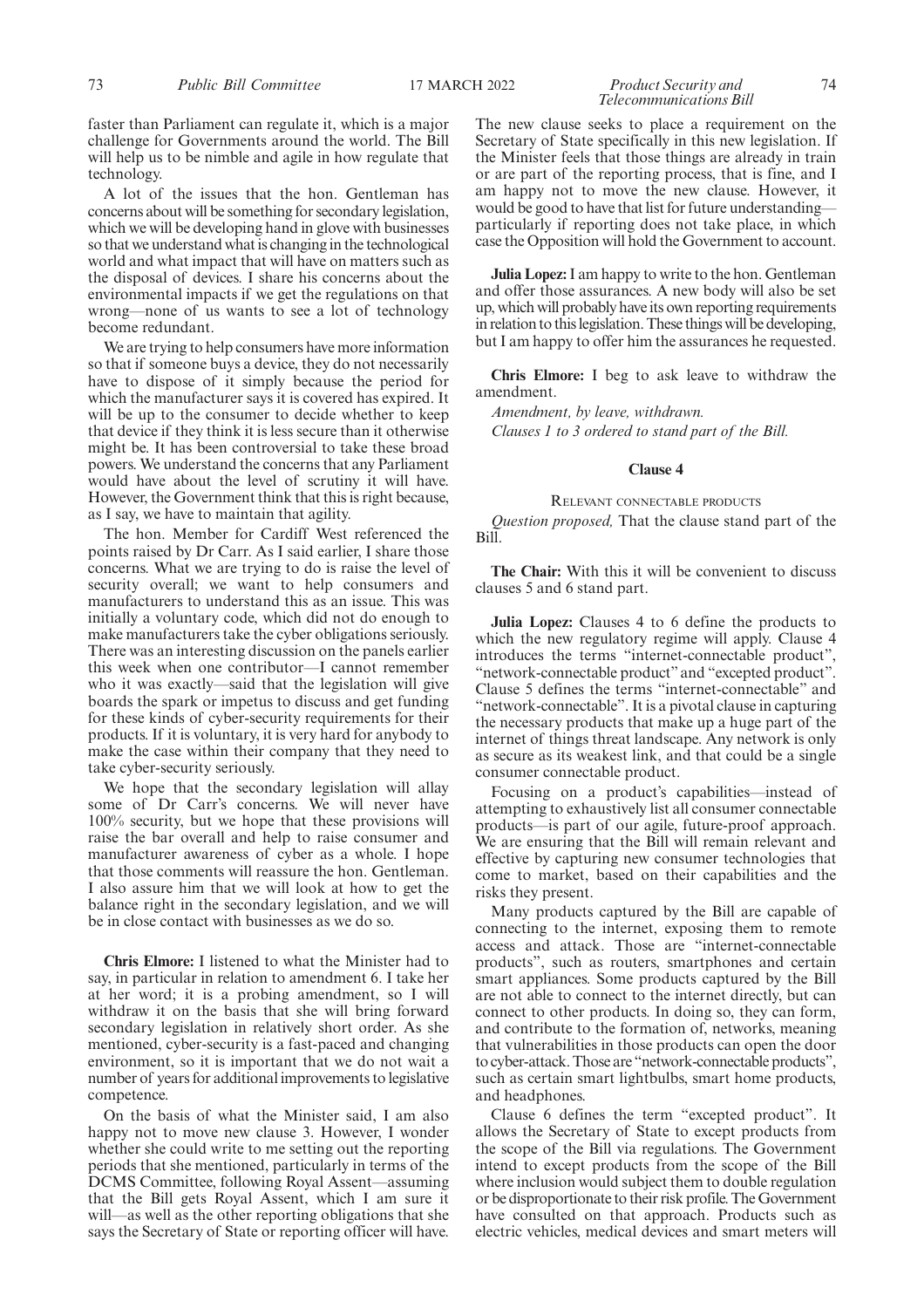*[Julia Lopez]*

be excepted from scope because they are already, or soon will be, covered by alternative regulation. I therefore commend clauses 4 through 6 to the Committee.

*Question put and agreed to.*

*Clause 4 accordingly ordered to stand part of the Bill. Clauses 5 and 6 ordered to stand part of the Bill.*

#### **Clause 7**

#### RELEVANT PERSONS

**Chris Elmore:** I beg to move amendment 7, in clause 7, page 5, line 24, at end insert—

"(5A) A person who provides an online facility through which a distributor makes a product available in the United Kingdom is also a distributor.'

*This amendment would ensure that online marketplaces are considered to be distributors and are thus subject to the security requirements of the Bill.*

**The Chair:** With this it will be convenient to discuss clauses 7 to 25 stand part.

**Chris Elmore:** The amendment itself is fairly selfexplanatory. However, I will take the opportunity to speak briefly on it in the hope of persuading Conservative Members—and indeed the Minister—to support it.

Clause 7 defines the relevant persons subject to the security requirements as being manufacturers, importers and distributors. Crucially, however, online platforms such as eBay and Amazon are not defined as falling under any of those categories. To my mind, that is both deeply concerning and preposterous, given that, under any definition, online platforms such as the two I have just mentioned are without doubt distributors themselves.

I am sure everyone in this Committee has either sold or bought something through eBay or Amazon. The oversight in the Bill has real-world consequences, as products sold on those online platforms will not be policed in the same way. That is problematic, as research by groups such as Which?—which we heard evidence from earlier this week—has consistently shown that online marketplaces are flooded with insecure products, while the Bill would do nothing to increase the legal responsibility online marketplaces have for the safety and security of products sold through them.

In tabling the amendment, we are merely expanding the number of organisations that the security requirements would apply to, in order to better protect all our constituents, which is the expressed aim of the Bill according to the Minister's opening remarks and indeed those of the Secretary of State at Second Reading. I therefore urge the Minister and all Committee members to support the amendment.

**Kevin Brennan:** I support my hon. Friend in pressing the amendment to a vote. As we heard from the Minister, the Bill covers quite a lot of different devices. The examples given by the Government in their impact assessment include the following:

"Smartphones; connectable cameras, TVs and speakers; connectable children's toys and baby monitors; connectable safety-relevant products such as smoke detectors and door locks; Internet of Things base stations and hubs to which multiple devices connect; wearable connectable fitness trackers; outdoor leisure products, *Telecommunications Bill*

such as handheld connectable GPS devices that are not wearables; connectable home automation and alarm systems; connectable appliances, such as washing machines and fridges"

and, as we have heard, "smart home assistants", including things such as Alexa-type smart speaker products.

#### $12$  noon

I would like to understand from the Minister why online marketplaces are not included, and how many of the devices that the Government list in their impact assessment are acquired from online marketplaces and would therefore be outside the Bill's scope, if my hon. Friend's amendment and the concerns Which? has expressed are right. Of the products I listed—the Government's own list—how many are purchased through online markets and how many are purchased in a more traditional fashion? It seems likely that the numbers of products purchased online will only increase over time; I have personally purchased several of the products on that list online, and I am sure other members of the Committee have as well. Can the Minister explain in a bit more detail the Government's thinking as to why they are excluding online distributors from the Bill, such as those outlined by my hon. Friend and those of concern to consumer organisations such as Which?

**Julia Lopez:** I thank the hon. Members for Ogmore and for Cardiff West, and I am happy to address their concerns. The Bill covers obligations on manufacturers, importers and distributors, but I will provide a bit more detail.

Clause 7 specifies which relevant persons will be responsible for ensuring that the security requirements are properly complied with. In that regard, a "relevant person"is defined as a manufacturer, importer or distributor of a relevant connectable product. As a result, amendment 7 is wrong to suggest that online marketplaces are exempt from this new legislation. Online marketplaces do not just offer products on behalf of third parties, but are often acting as the retailer, so in those cases the full security requirements apply. I accept that there may be instances in which the online marketplace is not the distributor. None the less, it is necessary for the third party operating in the marketplace to comply with the security requirements, and it is not just that one party who carries liability under the Bill: the manufacturer and importer also have responsibility. We think we have taken a belt-and-braces approach in that regard.

We have also worked closely with industry to make sure the regulation is proportionate and fits the wider regulatory environment for product safety. Manufacturers care a great deal about these regulatory requirements. On Tuesday, we heard from a representative of Google, who described how it works to comply with requirements in many different jurisdictions. Over the past three years, hundreds of manufacturers have engaged with my Department through the many public consultations and industry discussions we have had. The hon. Member for Ogmore gives the impression that amendment 7 would provide consumers with a vital line of defence, but that is not the case: there are already multiple lines of defence in this Bill.

It is also worth noting that consumers can never be 100% protected by regulation—a point that we have already discussed this morning. We need to have a broader approach to raising national cyber-resilience, which is why in December we published our national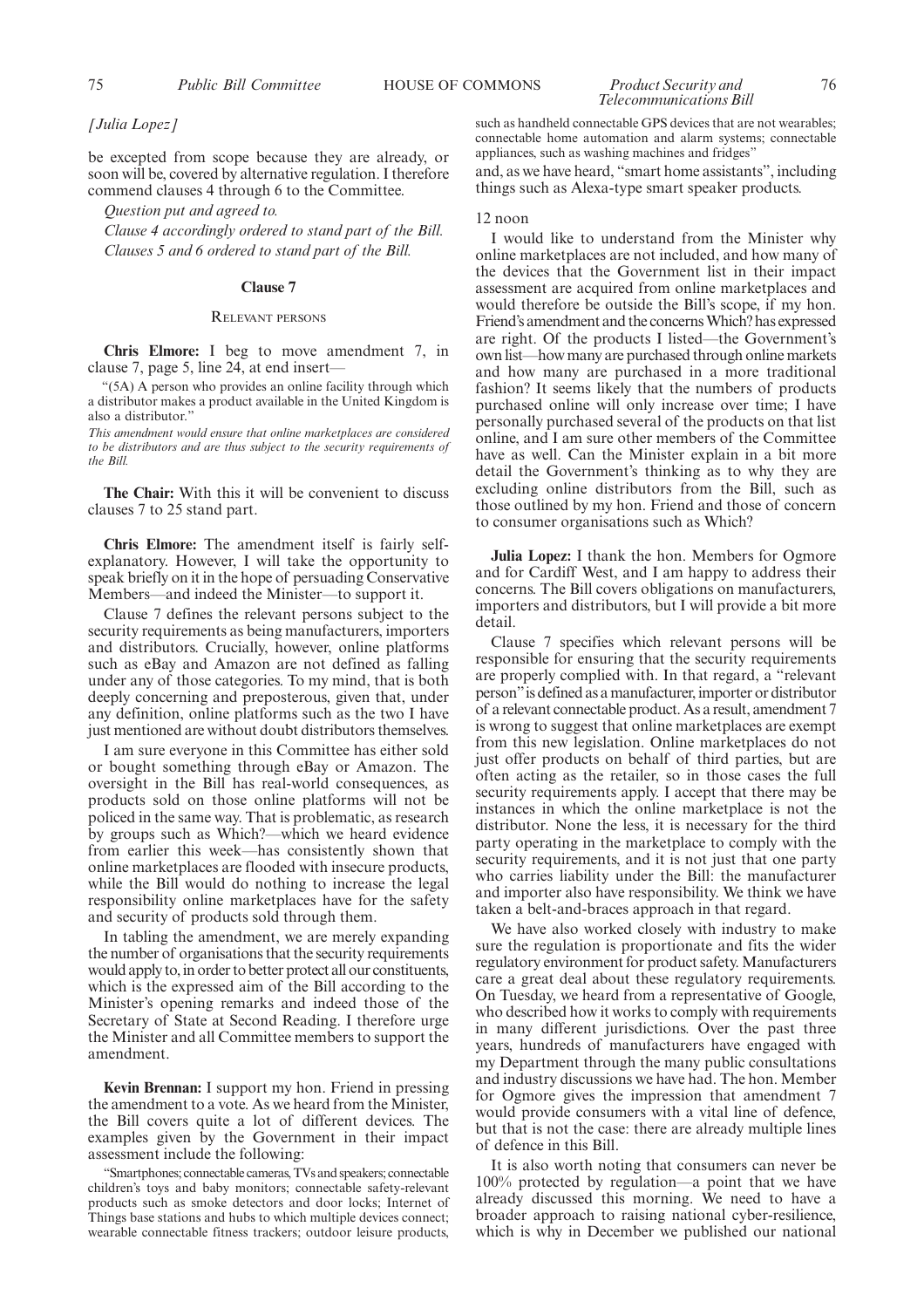### *Telecommunications Bill*

cyber strategy. The Cyber Aware campaign is ongoing hon. Members may have seen the advertisements last weekend, or the ones on the radio and online this week. We also have a range of school programmes designed to reach parents and teachers in order to raise cyber-security awareness, and the Home Office, the police and the NCSC run regular campaigns at a local level in every region of the country. In relation to the comments made about Ukraine, the point is even more important because of the context in which we are operating.

**Kevin Brennan:** Just to be clear, if, for example, I purchased a connectable baby monitor online through Amazon, but it came from a third-party supplier—which is quite common when customers are given that list of products to buy—how would the Bill impact on that device and its availability in the UK?

**Julia Lopez:** As I say, we are putting requirements on not just manufacturers, but the importer. The importer would be under an obligation to check whether the product fulfilled some of the requirements we would have for it, as would the distributor. I would hope that, along the chain, that product would have been checked several times to make sure it complies.

We have done a lot of work on general cyber-resilience. I will take this opportunity to add that it is also important that we as Members of Parliament try to make our constituents aware of the increasing challenges we face with cyber-resilience, and that we all need to have our own cyber-hygiene in that regard.

The amendment is well intentioned—we understand where the hon. Member for Ogmore is coming from—but it is drafted in a way that would have a much broader reach than just online marketplaces. It would impose security requirements on businesses that cannot comply with them, such as advertising platforms and website hosting services. Distributors use many online facilities offering a vast array of cloud services to support e-commerce to make their products available. As drafted, the amendment would extend duties beyond what is intended.

The Government have carefully considered the amendment. It is clear that our intention is to secure consumer connectable products in the most effective and proportionate manner, without hindering business growth and the online retail facilities enjoyed by consumers. For the reasons I have set out, I am not able to accept the amendment. I hope the hon. Gentleman will consider withdrawing it.

I turn now to chapter 2 of the Bill and clauses 8 to 25. These clauses place duties on businesses in the supply chain of a consumer connectable product to comply with security requirements. Compliance is fundamental to the operation of the regulatory regime. Under these clauses, manufacturers, distributors and importers must prepare, or ensure the presence of, a document to accompany the product that states that, in the opinion of the manufacturer, it has complied with the security requirements, before that product is made available in the UK. I note the point that was made about baby monitors. I hope that, in that process, there would be clear information and a record provided with the product that stated compliance.

The clauses in chapter 2 also require that businesses take all reasonable steps to investigate a compliance failure or potential compliance failure. That is vital to hold businesses accountable for complying with their security requirements and to mandate investigation of potential compliance failures. If compliance failure has occurred, businesses in the supply chain must take all reasonable steps to prevent the product from reaching UK customers and remedy the compliance failure. The measure is needed to ensure that insecure products do not remain on the market and that those that have not yet reached UK customers are prevented from doing so.

Finally, the clauses in chapter 2 require manufacturers and importers to retain records of compliance failures and investigations for at least 10 years. The Secretary of State is able to request this information to investigate and to enforce the legislation. These duties encourage ongoing compliance and accountability. The records will allow a clear audit of the importer's and manufacturer's activities, so that we can have effective enforcement.

**Chris Elmore:** I have listened to the Minister. The Opposition are not in any way suggesting that the Government do not do an awful lot on cyber awarenessraising. All Governments could do more—that is the nature of teaching and learning and of being able to get our constituents to understand the cyber-security space and the impact that it can have on their homes.

In response to my hon. Friend the Member for Cardiff West, the Minister mentioned the belt-and-braces approach. However, organisations such as Which? say that there is an exemption for online marketplaces such as Amazon and eBay. The Online Safety Bill has of course been published today, and there are economic crime impacts linked to this. If this is a belt-and-braces approach, as the Minister says, surely another level of protection would be to include the online marketplaces. She says there are three stages that could be protected—importer, product design and distribution—but there is this gap through which some products could come. Therefore, I am not minded to withdraw the amendment and would ask the Committee for a decision.

*Question put*, That the amendment be made.

*The Committee divided:* Ayes 4, Noes 8.

**Division No. 1]**

Brennan, Kevin Elmore, Chris

Baynes, Simon Double, Steve Edwards, Ruth Grundy, James **AYES** Mishra, Navendu Osborne, Kate

#### **NOES**

Hart, Sally-Ann Lopez, Julia Randall, Tom Vara, Shailesh

*Question accordingly negatived. Clauses 7 to 25 ordered to stand part of the Bill.*

#### **Clause 26**

#### ENFORCEMENT OF PART 1

*Question proposed,* That the clause stand part of the Bill.

**The Chair:** With this it will be convenient to discuss clauses 27 to 52 stand part.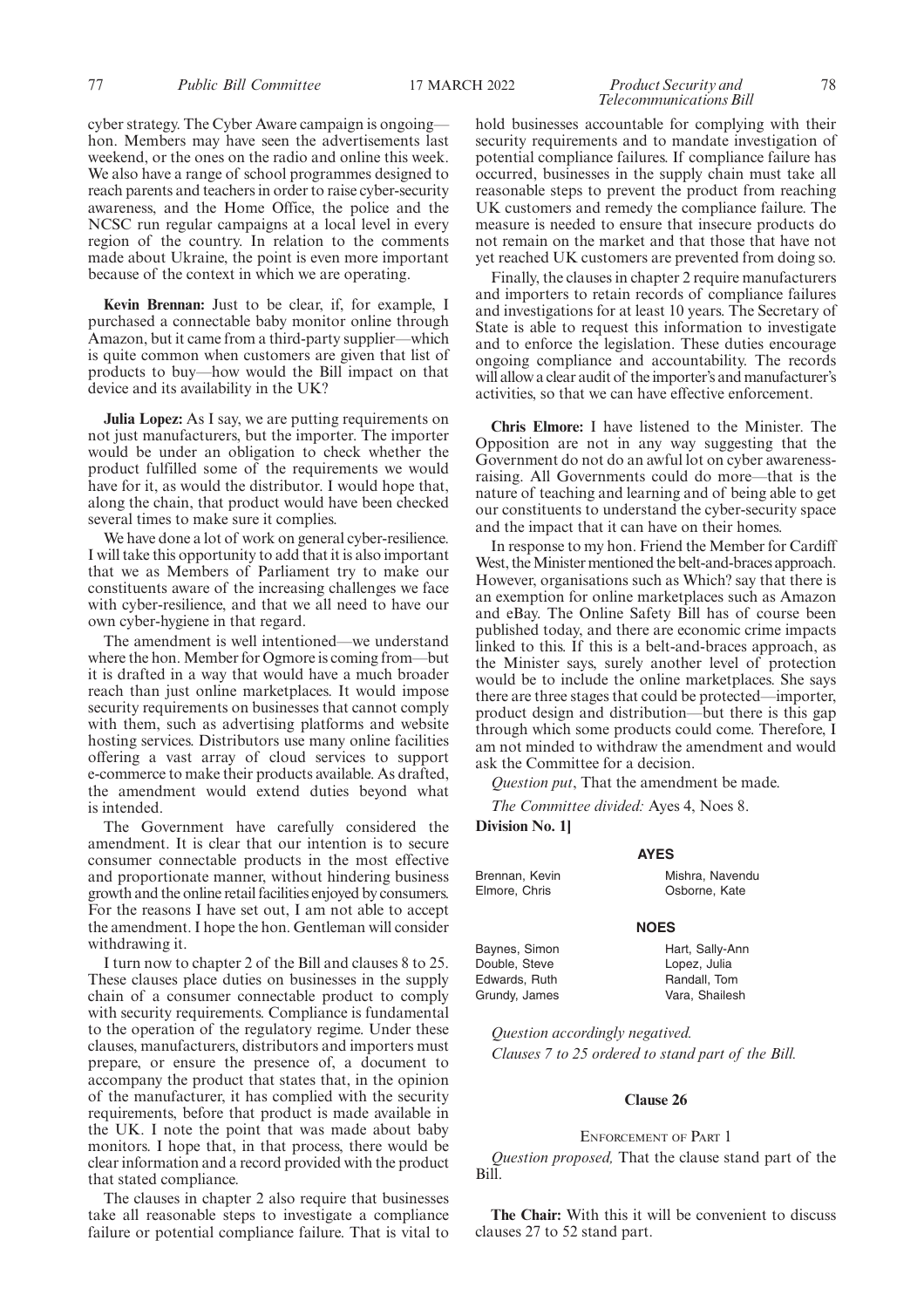**Julia Lopez:** Clause 26 gives the Secretary of State responsibility for enforcing the product security provisions in the Bill, and clauses 27 to 52 create the regime. This allows the Secretary of State to authorise another person, and pay them, to carry out enforcement functions. The provisions provide powers to issue enforcement notices including compliance notices, stop notices and recall notices—as well as powers to forfeit products and issue monetary penalties.

Additional enforcement powers include the power to seize and detain products, publish information about compliance failures and the details of the enforcement action taken, recall products, and disclose information as necessary to conduct enforcement activity. The Bill includes two offences—the offence of failure to comply with an enforcement notice and the offence of purporting to act as authorised to exercise enforcement function—as well as adopting within the PSTI regulatory regime the offences found in schedule 5 to the Consumer Rights Act 2015. I commend the clauses to the Committee.

#### *Question put and agreed to.*

*Clause 26 accordingly ordered to stand part of the Bill. Clauses 27 to 52 ordered to stand part of the Bill.*

#### **Clause 53**

#### **GUIDANCE**

*Question proposed,* That the clause stand part of the Bill.

**The Chair:** With this it will be convenient to discuss clauses 54 to 56 stand part.

**Julia Lopez:** Clauses 53 to 56 cover guidance and interpretation of the Bill. They allow for guidance to be issued to support relevant operators to meet their obligations. They also set out the technical terms and interpretations of the commonly used terms throughout the Bill. I commend the clauses to the Committee.

#### *Question put and agreed to.*

*Clause 53 accordingly ordered to stand part of the Bill. Clauses 54 to 56 ordered to stand part of the Bill.*

#### **Clause 57**

#### MEANING OF "OCCUPIER" IN RELATION TO LAND OCCUPIED BY AN OPERATOR

*Question proposed,* That the clause stand part of the Bill.

**Julia Lopez:** It is crucial that, where telecoms operators have apparatus installed on land, they can request new or additional code rights, allowing them to maintain, expand and improve their existing networks, improving service and connectivity, to the direct benefit of consumers. I hope we all wish to see that. At present, this is not always possible. There are some specific scenarios in which operators with apparatus already installed on land, such that they occupy the land, are unable to obtain new code rights or follow an existing statutory process to have an agreement that has run its course replaced by a new agreement, which I will refer to today as a renewal agreement.

### *Telecommunications Bill*

For example, in some cases the parties might have an existing agreement that, for whatever reason, proceeds on a more informal basis and is not set out in writing, or otherwise does not meet the necessary criteria for it to be renewed under an existing statutory process. The operator is therefore still authorised under the existing agreement to keep their apparatus on the land, but under the current legislative framework cannot pursue a renewal agreement through an existing statutory process.

#### 12.15 pm

At the same time, the operator cannot seek a completely new code agreement because only an occupier of land can grant code rights. Some operators with apparatus installed on land could be, in legal terms, occupying that land. Where that is the case, clearly the operator cannot enter into a legal agreement with themselves. In theory, an operator could dismantle and remove their apparatus from the land so that it is no longer in occupation, and then negotiate new rights with the landowner, but that would mean service disruptions for consumers, as well as unnecessary costs and delays. We need to address that and ensure that operators with apparatus installed on land who do not currently have code rights for that apparatus can request them without having to take unnecessary and impractical steps, such as vacating the land.

A different scenario arises where an operator has an existing agreement to which the code applies, but needs to do something that falls outside the scope of that agreement. For example, the operator might need to upgrade their apparatus to improve capacity or deliver 5G services, but their rights under the existing agreement may not cover that. Under the code, there is no ability to apply to the court for modified terms to be imposed until the agreement has run its initially agreed course, or until the point at which the site provider could normally have sought to bring the agreement to an end. We think it right that terms, once agreed, be settled for the duration of an agreement.

However, the situation is different where an operator who already occupies the land needs a new code right to enable them to undertake additional activities, such as upgrading apparatus, as I mentioned. The length of agreements to which the code applies can be in the region of 10 years, or potentially much longer. It is therefore feasible that, with continued advances in technology, an operator may want to carry out activities that were not envisaged when they entered into the agreement. The restriction on their ability to seek new code rights for those activities prevents operators from taking advantage of the latest tech and improving digital services and coverage quickly to meet customer demand.

The policy intention behind clause 57 is to resolve the situations that I have outlined by giving operators who are in occupation of land an alternative party from whom they can obtain new and additional rights. Primarily, that will be any other person who for the time being exercises powers of management or control over the land. If no such person can be identified, the operator can seek code rights from every person who has an interest in the land that would be prejudicially affected by the exercise of the code right sought.

The clause deals with very complex and technical issues. Since the Bill was introduced, my Department has been testing the provisions to ensure that they meet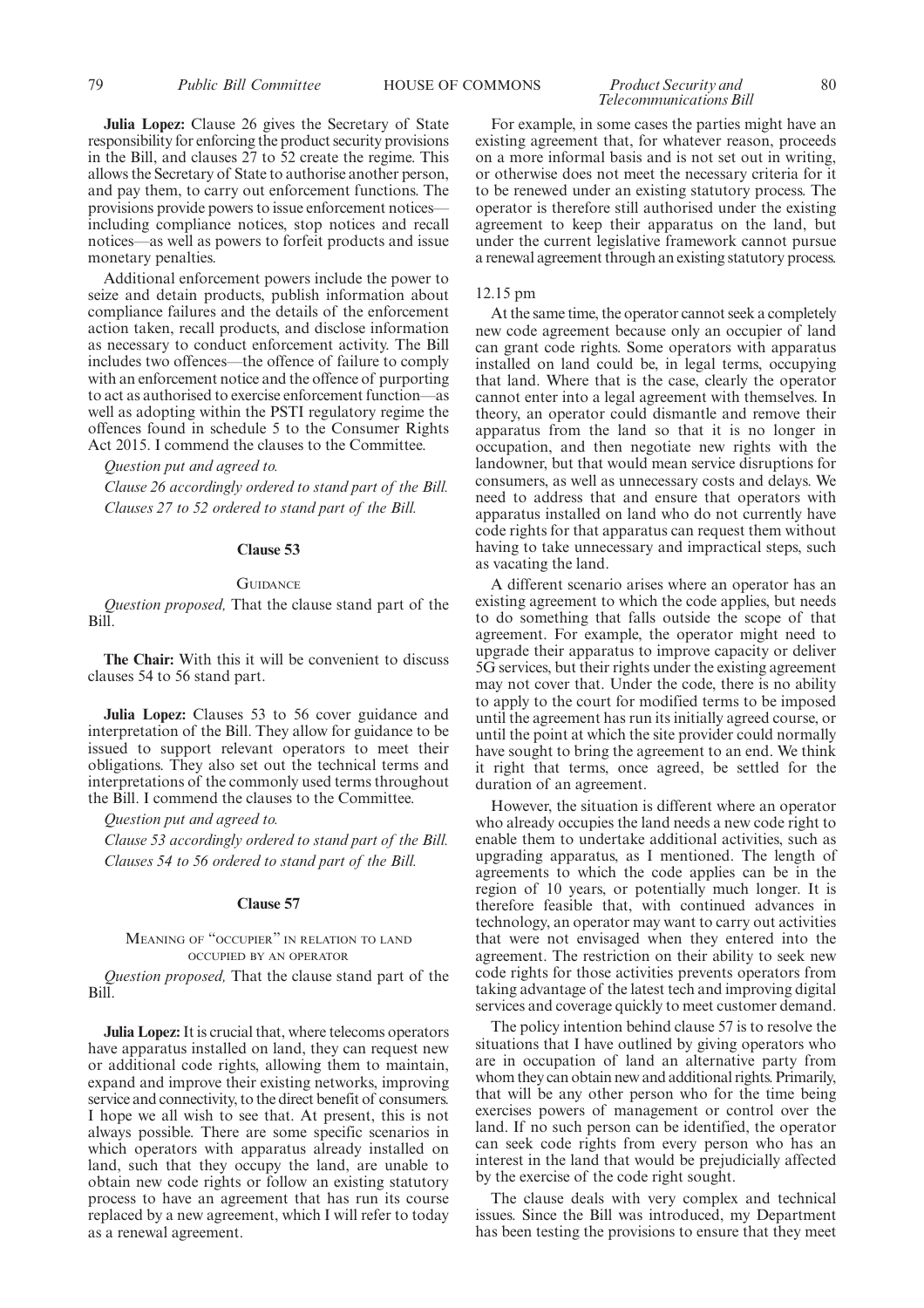the policy objectives and that they have no adverse impacts on other parts of the code, or on how the code operates in practice. Should we consider it appropriate to make further changes to the clause, in line with our policy intentions, we will table an appropriate amendment.

**Kevin Brennan:** The Minister says that the Government might revisit the clause, perhaps in the other place. If somebody who is operating equipment on the land is potentially deemed legally to be the occupier, under the provisions in the clause would the person who would then be asked to consult about further extending any arrangements be the landowner? Is that the assumption in the clause, in most instances?

**Julia Lopez:** As I said, this is a very complex and technical area. I do not want to provide the hon. Member with an incorrect answer, because this is one of the issues on which we are still in discussions with industry to ensure that we get it right. I believe that is the intention, but I will have to get back to him.

**Kevin Brennan:** Some inspiration might come to the Minister during the course of the debate. It seems to me quite an important question. I thought that what she meant was that, in an instance where somebody is deemed to be the operator on the land, because they have the equipment there, they obviously cannot grant themselves an extension of permission, and so it would be sensible for there to be a way to go to the landowner in order to achieve that further agreement. If that is not the case, that is quite important, because who will they go to in that instance? She said that if the landowner or interested party could not be identified, it would be people with a principal interest. What sorts of people would that be? Would it be the local community, or neighbours of the land involved? Even if she cannot offer an explanation now, it is quite important that the Committee at least has a grasp of what is intended by the clause.

**Julia Lopez:** This is tricky, because I wish I could provide greater clarity, but I cannot, which is obviously an unsatisfactory position to be in. In this case, I think the court would be approached to make a decision if the landowner was not in a position to grant those rights and they could not get a position out of the landowner. The intention, I think, would be for it to be decided at a legal level. I apologise that I cannot provide clarity.

Without the clause, there is a gap in the legislation that prevents operators who need code rights from being able to obtain them. This has potentially adverse consequences for consumers and businesses, with the risk of service disruptions and unnecessary delays in the delivery of improved capacity and enhanced services. As we all increasingly rely on digital services, it is important to address this situation. This is an area of active discussion, because we want to make sure we get it right. I believe it would be the case that, if the landowner were not in a position to offer the rights, the operator would go to the court to seek redress.

**Kevin Brennan:**I understand the difficulty the Minister faces, but it would be helpful if there was official support for her at times when technical questions are asked. It is important that the Committee gets a full explanation before agreeing to a clause. The sensible thing to do in this instance would be for the Government to revisit the clause—possibly on Report. It would certainly be of help if, by then, a clearer view as to the intention could be given to Members of the Committee and people interested in the Bill. I am sure there is a fairly straightforward answer to the question, so we should make note of the fact that it needs to be dealt with at some point.

**Julia Lopez:** I acknowledge that this is legally a very complex area. It is something that we have not entirely settled on, and it is under active consideration. We will come back to the Committee if we believe we have not got the policy intention correct. I am sorry that I was unable to address the hon. Member's point in greater detail, but I am reluctant to provide information that might not be correct.

*Question put and agreed to. Clause 57 accordingly ordered to stand part of the Bill.*

#### **Clause 58**

#### RIGHTS UNDER THE ELECTRONIC COMMUNICATIONS CODE TO SHARE APPARATUS

**Julia Lopez:** I beg to move amendment 1, in clause 58, page 41, line 25, at end insert—

'(4A) In paragraph 13 (access to land)—

- (a) in sub-paragraph  $(1)(a)$ , for "paragraph 3" substitute "paragraph 3(1)";
- (b) in sub-paragraph (2), for "paragraph 3" substitute "paragraph 3(1)".

(4B) In paragraph 38 (right of landowner or occupier of neighbouring land to require removal of electronic communications apparatus), in sub-paragraph (3), for "paragraph 3(h)" substitute "paragraph 3(1)(h)".'

*This amendment is consequential on the amendment made by clause 58(2)(a) to paragraph 3 of the electronic communications code.*

**The Chair:** With this it will be convenient to discuss clause stand part.

**Julia Lopez:** Clause 58 deals with the sharing of telecommunications apparatus between operators within the electronic communications code. It inserts a right to share apparatus into paragraph 3 of the code, which sets out a list of rights that are statutory "code rights." The code rights in paragraph 3 must be conferred on an operator by an occupier or imposed by a tribunal. The 2017 code reforms introduced paragraph 17 automatic rights, allowing operators to upgrade or share their apparatus without the need for an agreement. Those automatic rights are separate from the paragraph 3 code rights and are subject to strict limitations.

Since their introduction, there has been confusion about the interaction between the paragraph 17 automatic rights and the paragraph 3 code rights. In particular, while "upgrading" is a paragraph 3 code right, sharing is not. Clause 58 addresses this by making apparatus sharing a paragraph 3 code right that an operator—the "first operator"—can request to be included in an agreement to which the code applies. Clause 58 also amends the statutory purposes in paragraph 4 of the code to include sharing activities.

Apparatus sharing is a cost-effective way for operators to extend their networks without having to build extensive infrastructure themselves, helping to deliver greater coverage,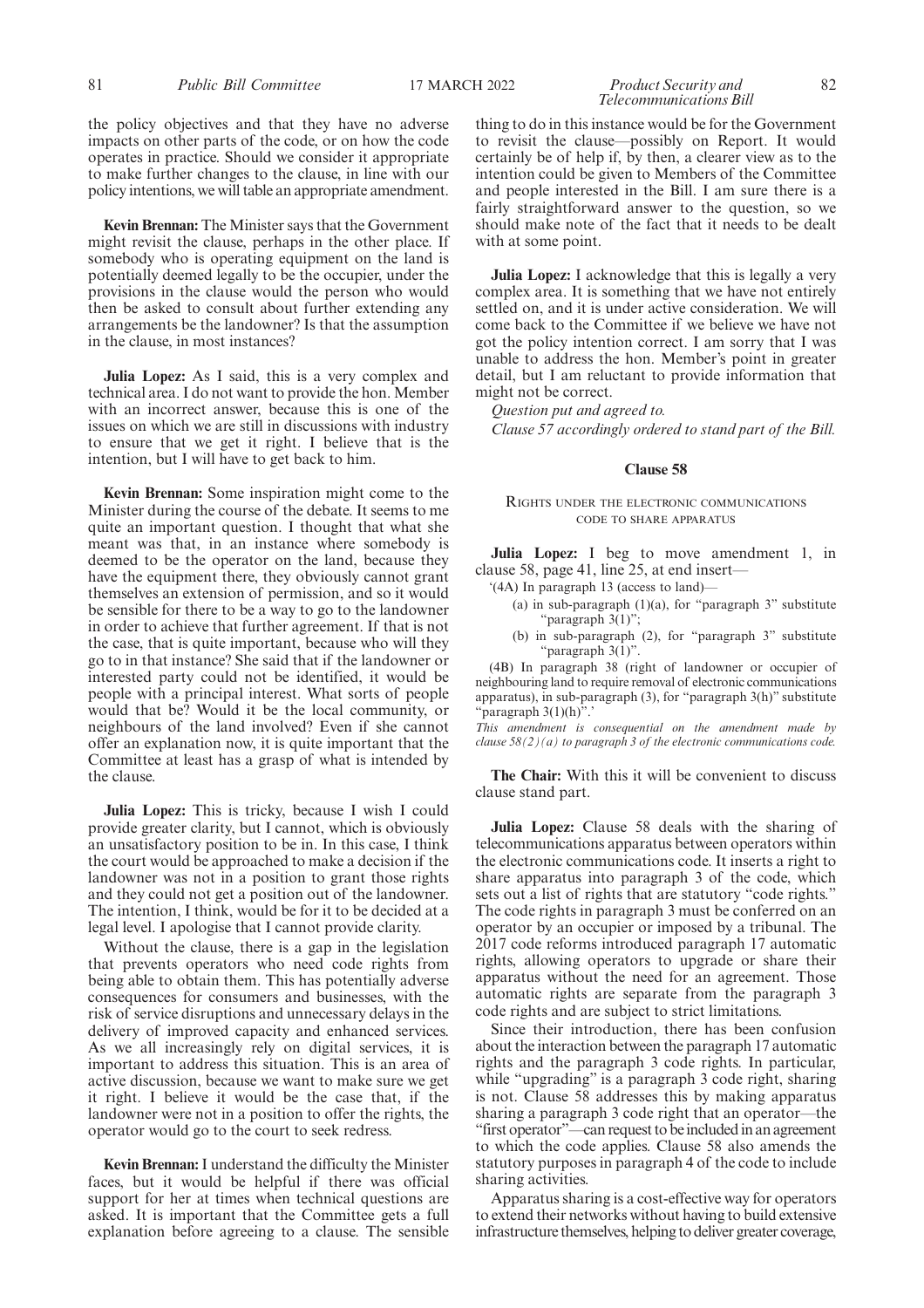#### *[Julia Lopez]*

capacity and consumer choice, while reducing impacts on the environment and disruption caused by installation works. As with the other code rights, if agreement on rights to share cannot be reached consensually, an operator may ask a tribunal to impose the requested rights. In those circumstances, the tribunal will apply the public benefit test and the statutory valuation regime, as it already does for other code rights.

If the right to share is a statutory code right, the factors that a tribunal will consider in deciding whether such a right should be imposed—and if so, on what terms—will be the same as those for all other code rights. Including a right to share apparatus in the paragraph 3 code rights will therefore provide greater certainty for all parties and support smoother negotiations.

Code rights can only be obtained in relation to land. Consequently, the new right to share apparatus can be requested only by the first operator that is keeping apparatus installed on, under or over land. A second operator that wishes to share the use of that apparatus will not be able to request from an occupier a paragraph 3 right permitting them to do so. Instead, once the occupier has conferred such a sharing right on the first operator, the second operator will need to negotiate the sharing of the apparatus with the first operator.

The first operator's right to share their apparatus will, like other code rights, be exercisable only in accordance with the wider terms of the agreement. It will therefore be important for the first operator to consider carefully any terms that it may need included in its agreement with an occupier, such as additional access rights, to enable any subsequent sharing of the apparatus with other operators. To that end, clause 58 inserts corresponding code rights for the first operator to enter and carry out works on the land for the purpose of such apparatus sharing.

Finally, it should be emphasised that the new right to share introduced by clause 58 is entirely separate from the automatic rights to share that are currently available under paragraph 17 of the code, and to the rights introduced by clauses 59 and 60. Those are automatic rights—subject to specific conditions—that do not need to be agreed with a landowner or imposed by the courts. The rights in clause 58 cover situations where the operator wants rights to share over and above those automatic rights.

Government amendment 1 is a consequential amendment that reflects the restructuring of paragraph 3 provided for by clause 58(2)(a) of the Bill. It replaces cross-references to paragraph 3 of the code with cross-references to sub-paragraph 3(1).

Clause 58 introduces rights to share apparatus to the menu of code rights that is currently set out in paragraph 3 of the code. In doing so, new sub-paragraph 3(2) will be inserted into the code, setting out who can obtain a right to share apparatus. The current paragraph 3 will therefore become sub-paragraph 3(1) of the code. As there are references to paragraph 3 in other parts of the code, consequential amendments are necessary so that anyone reading the code is referred instead to the new sub-paragraph 3(1).

#### *Amendment 1 agreed to.*

*Clause 58, as amended, ordered to stand part of the Bill.*

#### **Clause 59**

UPGRADING AND SHARING OF APPARATUS: SUBSISTING AGREEMENTS

**Chris Elmore:** I beg to move amendment 9, in clause 59, page 41, line 42, after "agreement" insert "other than with a private landlord".

*This amendment, together with Amendments 10, 11 and 12, would apply a different regime under the Electronic Communications Code to private landlords, giving automatic upgrade rights for operators to properties owned by private landlords subject to the condition that the upgrading imposes no additional burden on the other party to the agreement.*

**The Chair:** With this it will be convenient to discuss the following:

Amendment 10, in clause 59, page 43, line 26, at end insert—

"5B (1) This paragraph applies where—

- (a) an operator ('the main operator') keeps electronic communications apparatus installed on, under or over land, and
- (b) the main operator is a party to a subsisting agreement in relation to the electronic communications apparatus.

(2) If the conditions in sub-paragraphs (3), (4) and (6) are met, the main operator may-

- (a) upgrade the electronic communications apparatus, or
- (b) share the use of the electronic communications apparatus with another operator.

(3) The first condition is that any changes as a result of the upgrading or sharing to the electronic communications apparatus to which the agreement relates have no adverse impact, or no more than a minimal adverse impact, on its appearance.

(4) The second condition is that the upgrading or sharing imposes no additional burden on the other party to the agreement.

(5) For the purposes of sub-paragraph (4) a burden includes anything that—

- (a) has an adverse effect on the person's enjoyment of the land, or
- (b) causes loss, damage or expense to the person.

(6) The third condition is that, before the beginning of the period of 21 days ending with the day on which the main operator begins to upgrade the electronic communications apparatus or (as the case may be) share its use, the main operator attaches a notice, in a secure and durable manner, to a conspicuous object on the relevant land.

(7) A notice attached for the purposes of sub-paragraph (6) must—be attached in a position where it is reasonably legible,

(a) be attached in a position where it is reasonably legible,

- (b) state that the main operator intends to upgrade the electronic communications apparatus or (as the case may be) share its use with another operator,
- (c) state the date on which the main operator intends to begin to upgrade the electronic communications apparatus or (as the case may be) share its use with another operator,
- (d) state, in a case where the main operator intends to share the use of the electronic communications apparatus with another operator, the name of the other operator, and
- (e) give the name of the main operator and an address in the United Kingdom at which the main operator may be contacted about the upgrading or sharing.

(8) Any person giving a notice at that address in respect of that electronic communications apparatus is to be treated as having been given that address for the purposes of paragraph 91(2).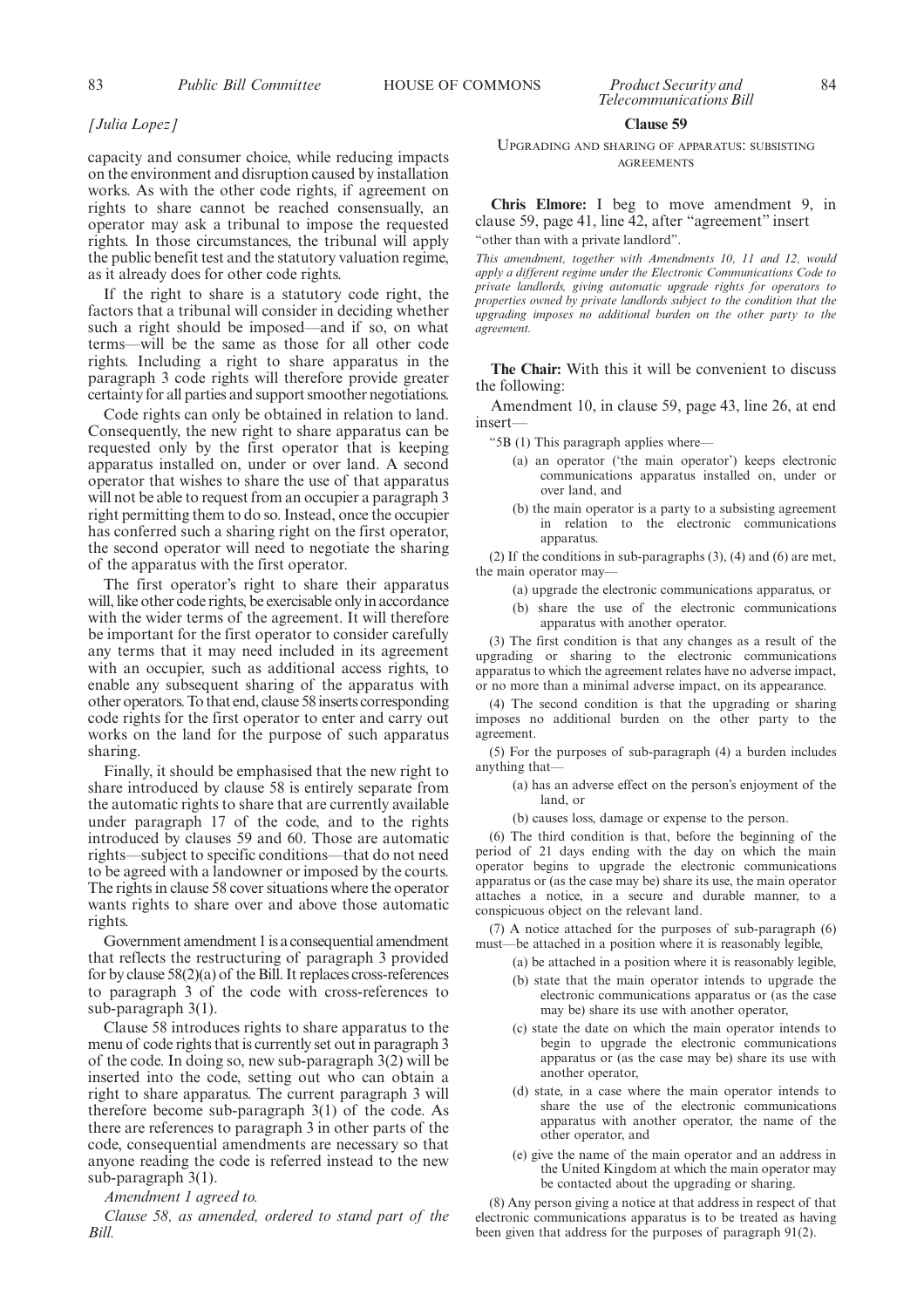#### 85 *Public Bill Committee* 17 MARCH 2022 *Product Security and* 86 *Telecommunications Bill*

(9) Any agreement under Part 2 of this code is void to the extent that—

- (a) it prevents or limits the upgrading or sharing, in a case where the conditions mentioned in sub-paragraphs (3), (4) and (6) are met, of any electronic communications apparatus to which the agreement relates that is installed on, over or under land, or
- (b) it makes upgrading or sharing of such electronic communications apparatus subject to conditions to be met by the operator (including a condition requiring the payment of money).

(10) Nothing in this paragraph is to be read as conferring a right on the main operator to enter the land which the main operator would not otherwise have, when upgrading or sharing the use of the electronic communications apparatus.

(11) References in this paragraph to sharing electronic communications apparatus include carrying out works to the electronic communications apparatus to enable such sharing to take place.

(12) In this paragraph—

'the relevant land' means—

- (a) in a case where the main operator has a right to enter the land, that land;
- (b) in any other case, the land on which works will be carried out to enable the upgrading or sharing to take place or, where there is more than one set of works, the land on which each set of works will be carried out;
- 'subsisting agreement' has the meaning given by paragraph 1(4) of Schedule 2 to the Digital Economy Act 2017.'

*This amendment, together with Amendments 9, 11 and 12, would apply a different regime under the Electronic Communications Code to private landlords, giving automatic upgrade rights for operators to properties owned by private landlords subject to the condition that the upgrading imposes no additional burden on the other party to the agreement.*

Clause stand part.

Amendment 11, in clause 60, page 43, line 38, after "land" insert

"not owned by a private landlord"

*This amendment, together with Amendments 9, 10 and 12, would apply a different regime under the Electronic Communications Code to private landlords, giving automatic upgrade rights for operators to properties owned by private landlords subject to the condition that the upgrading imposes no additional burden on the other party to the agreement.*

Amendment 12, in clause 60, page 44, line 47, at end insert—

"17B (1) This paragraph applies where—

- (a) an operator ('the main operator') keeps electronic communications apparatus installed on, under or over land owned by a private landlord,
- (b) the main operator is not a party to an agreement under Part 2 of this code in relation to the electronic communications apparatus, and
- (c) the electronic communications apparatus was installed before 29 December 2003.

(2) If the conditions in sub-paragraphs (3), (4) and (6) are met, the main operator may-

- (a) upgrade the electronic communications apparatus, or
- (b) share the use of the electronic communications apparatus with another operator.

(3) The first condition is that any changes as a result of the upgrading or sharing to the electronic communications apparatus to which any existing agreement between the operator and the landlord relates have no adverse impact, or no more than a minimal adverse impact, on its appearance.

(4) The second condition is that the upgrading or sharing imposes no additional burden on the landlord.

(5) For the purposes of sub-paragraph (4) a burden includes anything that—

> (a) has an adverse effect on the person's enjoyment of the land, or

(b) causes loss, damage or expense to the person.

(6) The third condition is that, before the beginning of the period of 21 days ending with the day on which the main operator begins to upgrade the electronic communications apparatus or (as the case may be) share its use, the main operator attaches a notice, in a secure and durable manner, to a conspicuous object on the relevant land.

(7) A notice attached for the purposes of sub-paragraph (6) must—

- (a) be attached in a position where it is reasonably legible,
- (b) state that the main operator intends to upgrade the electronic communications apparatus or (as the case may be) share its use with another operator,
- (c) state the date on which the main operator intends to begin to upgrade the electronic communications apparatus or (as the case may be) share its use with another operator,
- (d) state, in a case where the main operator intends to share the use of the electronic communications apparatus with another operator, the name of the other operator, and
- (e) give the name of the main operator and an address in the United Kingdom at which the main operator may be contacted about the upgrading or sharing.

(8) Any person giving a notice at that address in respect of that electronic communications apparatus is to be treated as having been given that address for the purposes of paragraph 91(2).

(9) Nothing in this paragraph is to be read as conferring a right on the main operator to enter the land which the main operator would not otherwise have, when upgrading or sharing the use of the electronic communications apparatus.

(10) References in this paragraph to sharing electronic communications apparatus include carrying out works to the electronic communications apparatus to enable such sharing to take place.

- (11) In this paragraph 'the relevant land' means—
	- (a) in a case where the main operator has a right to enter the land, that land;
	- (b) in any other case, the land on which works will be carried out to enable the upgrading or sharing to take place or, where there is more than one set of works, the land on which each set of works will be carried out."

*This amendment, together with Amendments 9, 10 and 11, would apply a different regime under the Electronic Communications Code to private landlords, giving automatic upgrade rights for operators to properties owned by private landlords subject to the condition that the upgrading imposes no additional burden on the other party to the agreement.*

Clause 60 stand part.

**Chris Elmore:**These amendments would apply a different regime to private landlords under the 2017 electronic communications code, giving operators automatic upgrade rights for properties owned by private landlords, subject to the condition that the upgrading imposes no additional burden on the other party to the agreement.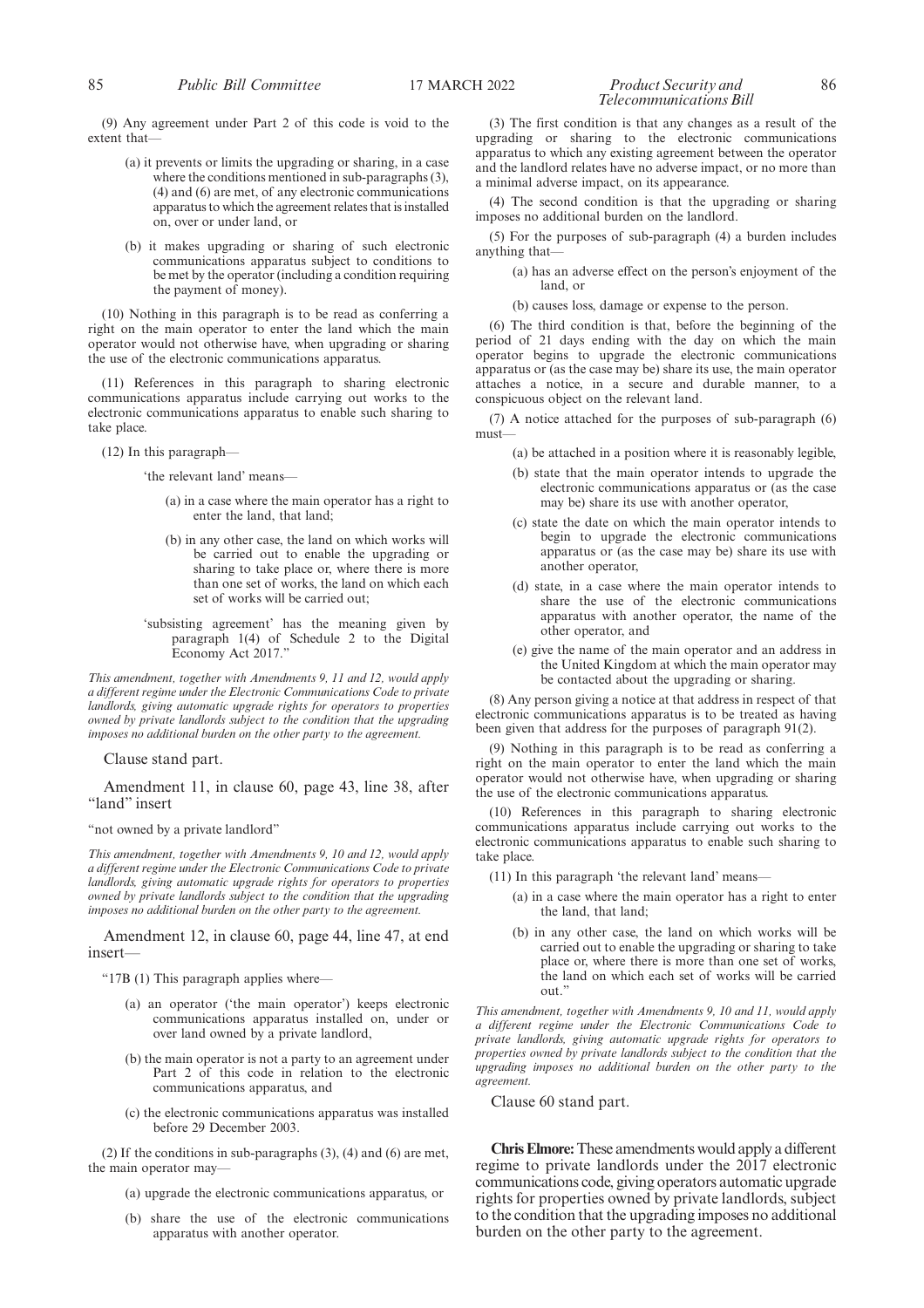### *Telecommunications Bill*

#### *[Chris Elmore]*

When we talk of the digital divide in our telecommunications infrastructure, we often speak of it in terms of a divide between rural and urban areas. Indeed, it is true that a divide exists between rural and urban areas in levels of connectivity, and the Bill has been designed to help reduce the rural-urban connectivity gap, which the Labour party wholeheartedly supports.

However, a division also exists within urban areas themselves. Catherine Colloms, the managing director of Openreach, said in evidence that it is particularly difficult for Openreach and similar organisations to upgrade properties that are owned by private landlords to full fibre. Openreach alone currently has 55,802 multi-dwelling unit premises on hold. Based on this, it is forecast that 1.5 million MDU premises could be unserved by the end of the commercial roll-out.

#### 12.30 pm

My hon. Friend the Member for Hackney South and Shoreditch (Dame Meg Hillier) has informed me of blocks of flats in her constituency where tenants have been trying to get superfast broadband installed since 2015, but to no avail. That is hugely problematic, and the pandemic has only served to aggravate the issue. With the rise of home learning and home working, children and workers based in these high-rise tower blocks are having to deal with slower download speeds and inferior connectivity when compared to those who potentially live on the same street as them but are based in a house rather than an MDU.

This is not about gaining unfettered access to properties; it is about gaining better access to MDUs with the express aim of reducing the digital and socioeconomic divide in towns and cities the length and breadth of the United Kingdom. I hope that Members are able to support the amendment for the reasons I have outlined. Reducing the digital divide is something that I hope all members of the Committee can agree on.

**Julia Lopez:** I thank the hon. Member for tabling these amendments. I represent an urban constituency and, as the Minister for digital connectivity, I am very alive to any concerns about the digital divide. I have tested the legislation to make sure that we are not exacerbating that. The amendments relate to circumstances in which an operator can upgrade or share the use of their apparatus without specific permission from a landowner or a court order. Crucially, the amendments relate to rights that the Bill grants retrospectively to agreements that are already in place. The amendment seeks to expand those rights in circumstances where apparatus is situated on, under or over land owned by private landlords.

Retrospective legislation must take particular care to strike a balance between impacts on individual rights and any public benefit that the legislation aims to deliver. The Government believe at this time that expanding retrospective upgrading and sharing rights in the way these amendments suggest would not be justified. Upgrading and sharing electronic communications apparatus offers a wide range of substantial benefits. Those are benefits that the Government specifically recognised in their 2017 reforms, when limited automatic rights were introduced for operators to upgrade and share their apparatus. The exercise of the new upgrading

and sharing rights was made subject to certain conditions. Those conditions were intended to strike the right balance between the rights of individual landowners hosting apparatus and the public benefits delivered by operators upgrading and sharing their apparatus.

The changes made in the 2017 reforms therefore permit upgrading and sharing to take place without a landowner's specific consent only where any impacts on that individual will be limited. However, it was recognised that any use of those rights could have some impact, albeit very limited, on individual landowners.

**Ruth Edwards**(Rushcliffe) (Con): I remind the Committee of the declaration of interest that I made: I have worked for a number of providers, including BT and techUK, that will be affected by the legislation, and I carried out cyber-security consulting for MHR last year. I agree with the Minister about the need to seek a balance between the rights of landowners and the rights of operators. However, we cannot lose sight of the fact—this is a point she has been making powerfully—that we must get behind upgrading our digital infrastructure as fast as is practicably possible.

I am aware that we are about to debate amendment 8, which would make it more expensive for operators to access land, and put them at a disadvantage compared with other utility companies. Does the Minister agree that adopting amendments 9 to 12—and then 8—would risk sending a mixed signal to the market? On the one hand we are making it more expensive and difficult for our operators to access land, but on the other hand we are rolling back the scrutiny that they have to access private property at the moment.

**The Chair:** Before I call the Minister, I will take this opportunity to say that interventions should be relatively short and to the point. It will not be difficult for hon. Members to catch my eye to make points in a debate if they wish to.

**Julia Lopez:**I thank my hon. Friend for her intervention. I know that she has considerable expertise in this field. It is a difficult balance to strike, ensuring that we are protecting landowner rights while making sure we are giving telecoms operators the powers they need to make sure all of our constituents have the digital connectivity that they demand—and will increasingly need—going forward.

For the reasons I have set out and will be setting out in further detail, I do not think the amendments will have the desired effect. It was interesting to hear the oral evidence this week, because there was no consensus among the telecoms operators about what powers are required. We have to ensure that we do not give commercial advantage to one player or the other, as that would also trample over some landowner rights.

The changes made in the 2017 reforms permit upgrading and sharing to take place without a landowner's specific consent only where any impacts on that individual will be limited. However, it was recognised that any use of those rights could have some impact—albeit a very limited one—on individual landowners. The new rights were not applied retrospectively and had no effect on landowners who had entered into agreements before the legislation was passed. The key difference is that agreements made after that date would be completed in the knowledge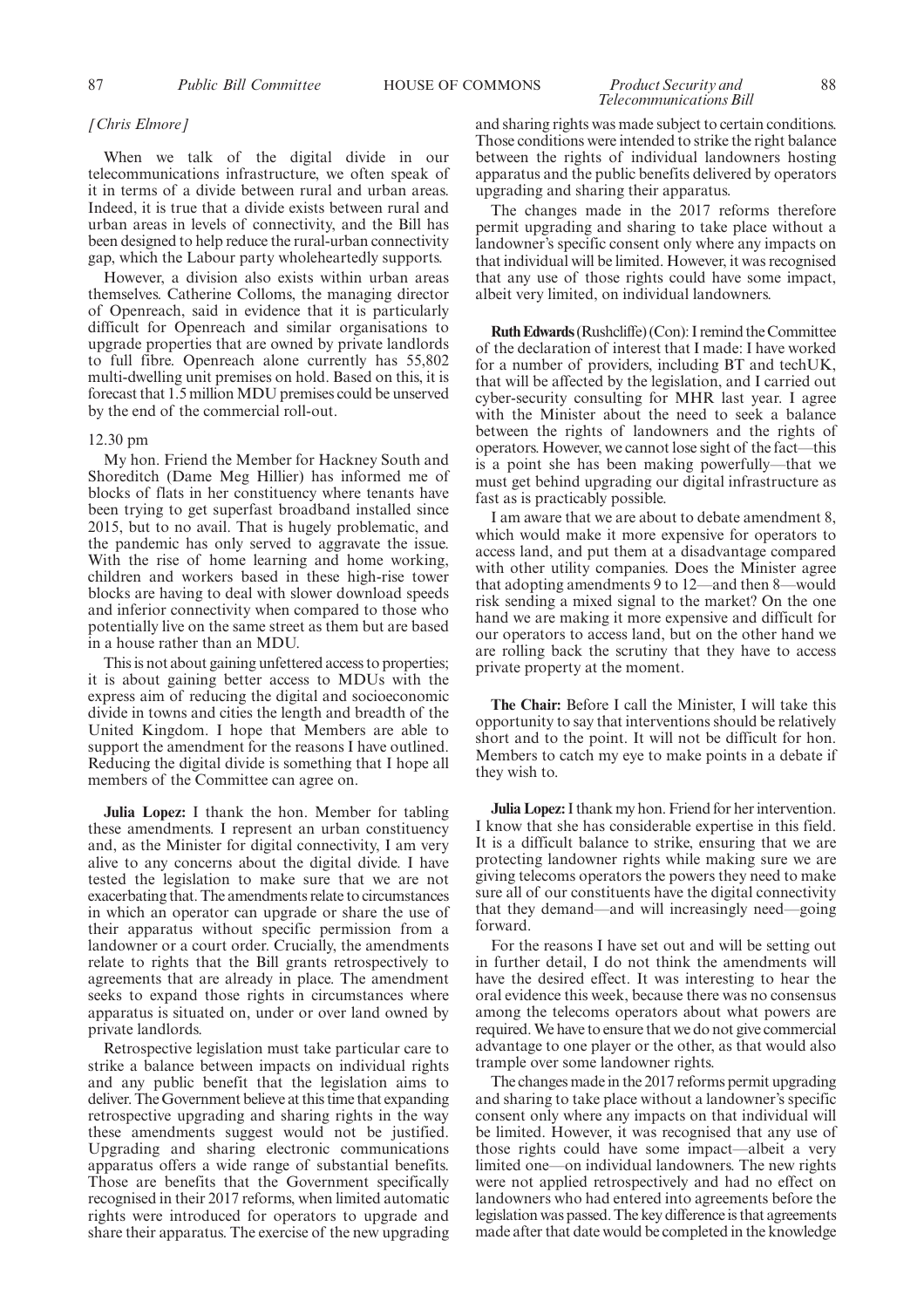#### 89 *Public Bill Committee* 17 MARCH 2022 *Product Security and* 90 *Telecommunications Bill*

that the upgrading and sharing rights would apply. Since the 2017 reforms, however, the public need for robust and up-to-date digital services has continued to grow, and was thrown into sharp relief by the recent pandemic, when many of us were reliant on access to those services at unprecedented levels.

Upgrading and sharing apparatus has a more important role to play than ever before. In the light of this and other market developments, we have revisited the position on upgrading and sharing where the rights introduced by the 2017 reforms do not apply. Introducing specific upgrading and sharing rights for such equipment can play an important role in improving coverage and capacity, and amendment 9 appears to agree with that conclusion. However, we need to ensure that the rights of individual landowners are adequately protected. As I said, agreements after the 2017 reforms will have been concluded in the knowledge that they will give rise to automatic rights for apparatus to be upgraded or shared. That is not true of apparatus that is not covered by an agreement concluded after the 2017 reforms. As such, it is only right that any automatic rights to upgrade and share those types of apparatus should be subject to different conditions.

The amendments suggest introducing specific conditions for retrospective upgrading and sharing rights where private landlords are concerned, and those conditions partly reflect those contained in the rights established by the 2017 reforms and those set out in the Bill. However, the conditions in the new rights that we are proposing have been carefully developed to work as a whole; they are intentionally more restrictive and give rise to more limited rights than those available for agreements reached before the 2017 reforms. Taken together, the conditions mean that the operator will have automatic rights only to carry out upgrading and sharing activity that will have no adverse impact on the land or that will put no burden on a relevant individual, but this will still allow activities, such as crucial upgrading work, to be undertaken in relation to historical copper cables installed underneath land.

**Sally-Ann Hart** (Hastings and Rye) (Con): I wonder if the Minister could provide some clarity. Underneath the ground, there are ducts that operators can run cables through. We heard in this week's evidence session about telegraph poles. Operators can go to the bottom of the telegraph pole, but will the Minister provide some welcome clarity on whether they can go up to the top and across? It is really important that they can use existing infrastructure and not have to pay to go around because they cannot use the overhead.

**Julia Lopez:** We are looking at rights that will provide easier access to underground and over, but not on. These are very techy points. If my hon. Friend feels that that does not answer her question precisely enough, I would be happy to ask officials to get in touch with her.

The measures in the Bill as drafted ensure that apparatus installed under agreements concluded prior to 2017 can be upgraded and shared quickly and cost-effectively. At the same time, the specific conditions that we are introducing will ensure that the right balance is maintained between the interests of private individuals and the wider public benefit, which is a difficult balance to strike. We are concerned that the amendments would not maintain that balance. I hope that gives the hon. Member for Ogmore assurance that the provisions in the Bill regarding

retrospective rights to upgrade and share represent a balanced approach, and I ask him to withdraw his amendment.

Clauses 59 and 60 are vital clauses that support and encourage greater upgrading and sharing of existing apparatus. The 2017 code reforms provided operators with limited automatic rights to upgrade and share their apparatus, subject to certain conditions. However, the 2017 changes did not introduce paragraph 17 upgrading and sharing rights for subsisting agreements, which are agreements completed before the 2017 reforms came into force. This means that a significant proportion of the UK's existing networks cannot be upgraded or shared without specific permission, despite the fact that apparatus can be upgraded and shared in many situations with no adverse impacts on any individual or private land.

Clause 59 therefore inserts new paragraph 5A into schedule 2 to the Digital Economy Act 2017 in order to introduce rights for operators to upgrade and share apparatus installed under a subsisting agreement. These rights differ from those contained in paragraph 17. They are available in more limited circumstances and will be subject to stricter conditions and specific notice requirements. Taken together, the measures in the clause will ensure that apparatus installed under a subsisting agreement can be upgraded and shared quickly and cost-efficiently, and do so in a way that takes into account both the interests of individuals and the wider public benefit.

Clause 60 deals with the same issue of upgrading and sharing apparatus, but in this case in relation to apparatus installed before 29 December 2003 where there is neither a subsisting agreement nor an agreement concluded after the 2017 reforms. It is right that upgrading and sharing rights should be available for all apparatus installed before the 2017 reforms came into effect. Clause 60 therefore inserts proposed new paragraph 17A into the code, conferring rights to upgrade and share apparatus installed under land before 29 December 2003, where the operator who owns that apparatus is not a party to an agreement under part 2 of the code.

**Kevin Brennan:**I have listened carefully to the Minister and I do not agree with the Government's position on rejecting the amendment. She is right that large swathes of the Bill are about the difficult balancing act between private property rights and the public interest. It seems to me, in the case put forward by my hon. Friend the Member for Ogmore in support of the group of amendments, that this is an instance where the public interest is overwhelmingly clear, while the private property interest that the Minister defended in her response is not.

My hon. Friend put forward the problem that has been received by the Committee in evidence, which is that many blocks of flats are not updated with their internet connections and so on. There is a huge public policy interest in the digital divide, which we all know about across the country, and in ensuring that the people who live in those kinds of premises have excellent access—as good as someone living with the best infrastructure available in an urban setting. He mentioned the rural-urban divide, but I am talking specifically about the case he made about blocks of flats.

I think what the Minister was saying was that because what is being proposed represents a retrospective change, a higher standard should apply to protecting those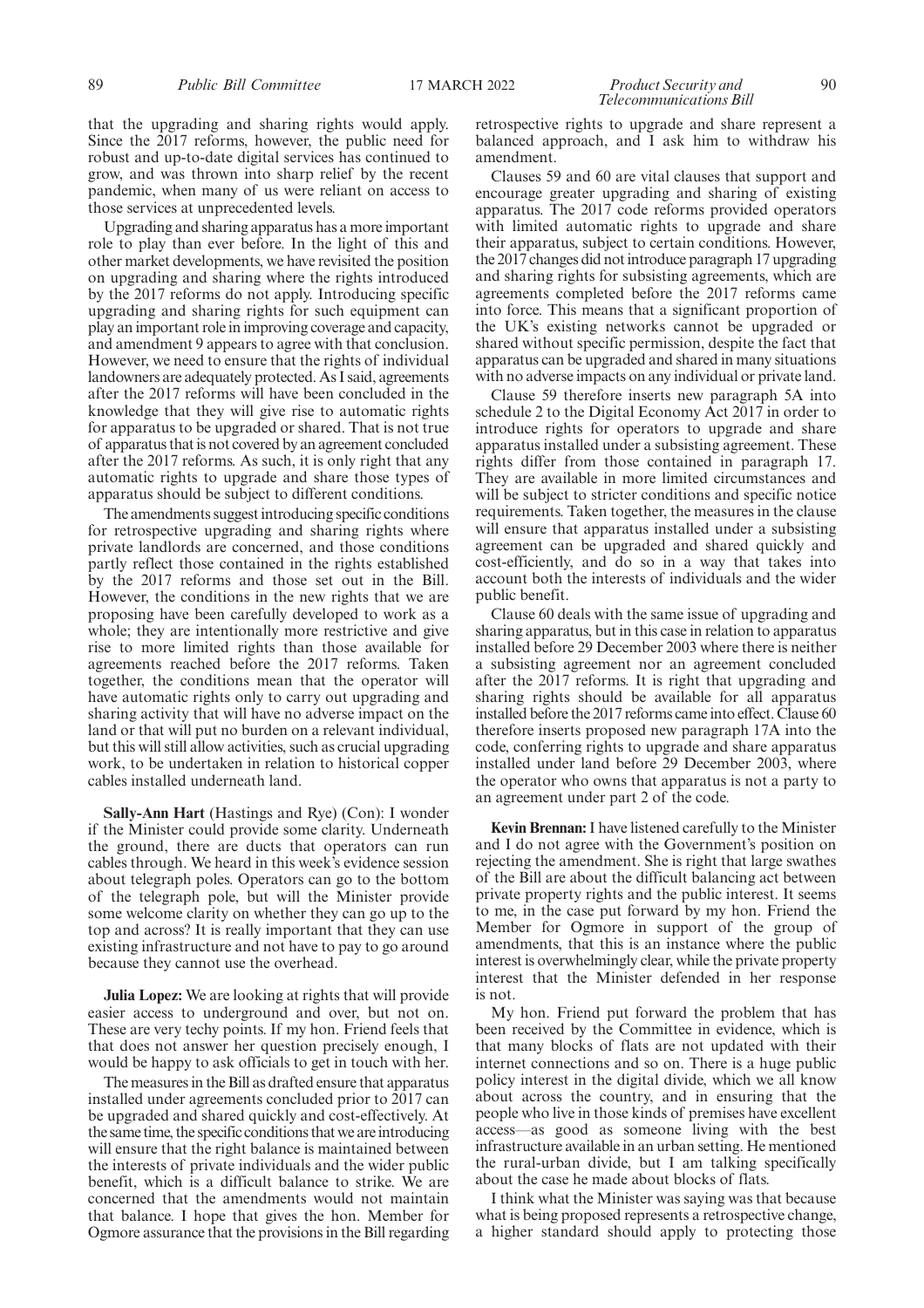91 *Public Bill Committee* HOUSE OF COMMONS *Product Security and* 92

### *Telecommunications Bill*

#### *[Kevin Brennan]*

private property interests than would apply in the case, for example, of equipment that was installed post 2017. That, however, does not make a jot of difference to a poor child living in a block of flats who does not have good internet access to do their homework. That is a pretty clear judgment for the Government to make, because they have made no real or clear case that any compelling property rights are being imperilled, or that there is any compelling cost—other than minor inconvenience, perhaps—to the landowners who might be affected by the amendment.

There is, however, an overwhelming public policy case for wanting to do everything possible to assist children living in such block of flats. There is an overwhelming public policy case that a child in that block of flats with pre-2017 infrastructure should not be treated any less equally or favourably than a child who lives in a neighbouring block of flats that happens to have equipment that was installed post 2017. I urge the Minister and the Government to rethink their position for those reasons, unless I have misunderstood their case.

**Julia Lopez:** I reassure the hon. Gentleman that we do not disagree with the ambition. We all want children in such blocks of flats and other difficult-to-reach premises to have excellent digital infrastructure. As the Member for an urban constituency, I certainly want that. We have been testing this extensively, from legal team to legal team of operators. Some operators tell us that the additional rights are not necessary to be able to access buildings in the way that they hope; others say that they are. As I say, we have been testing this. Some of the suggestions would give greater legal access to property than law enforcement has. We have to get the right balance and we have to test whether this proposal will ultimately speed up the roll-out.

**Kevin Brennan:**That seems to be rather a weak argument. If law enforcement were entering someone's property, it would probably be to search it, make an arrest or something like that. A telecoms operator entering a property to install some cable is a very different proposition, is it not?

**Julia Lopez:** It is a difficult balance to get right, between having a roll-out and ensuring that somebody's property rights are respected. If we are considering giving greater powers to an operator than to law enforcement, we have to ask whether that is necessary. Operators have told us that that is not necessary to get access and to increase roll-out. On balance, therefore, we are not minded to support the amendment.

#### 12.45 pm

**Chris Elmore:** I have listened to the Minister and the debate that followed her speech. The argument is slightly confused, because in the oral evidence sessions, CityFibre and Openreach were in agreement on the need to address the issue. They were also in agreement on the huge deficit in meeting the Government's targets because of issues in gaining access to flats and properties through leaseholders and site owners.

In answer to the question about the response of tenants or property owners inside the flats, the providers said that it was overwhelmingly positive; they wanted to gain fibre roll-out. As I mentioned in my opening

remarks, nearly 56,000 MDU premises are on hold through the roll-out, so what is the plan? What is the solution to deal with the digital divide that is forming in cities and towns across the UK? It was mentioned in evidence that my Ogmore constituency has only 3% MDUs. If I recall correctly, the hon. Member for Hastings and Rye's constituency was above 13% or 14%—higher again, she is indicating. The numbers increase depending on the area. How will we solve that problem?

Equally, I agree with my hon. Friend the Member for Cardiff West. We cannot simply say that, as we move to more online learning, and more remote working or working from home—business is supportive of that following the pandemic, even if the Government are asking everyone to come back to the office—people now have far greater understanding of their broadband, including its bandwidth, who installed it, who runs it and the costs, than they ever did before the pandemic because everyone needed to use Zoom and Teams; although, personally, there are days when I would rather not use them ever again.

I am minded to press the amendment to a Division, for the reasons that I and my hon. Friend set out. I am not hearing from the Minister what the plan is to rectify the problem. According to Openreach and other providers, the figure for premises on hold is going up year after year, and therefore the target will be missed, despite the Government reducing it at least twice since 2019.

*Question put,* That the amendment be made.

*The Committee divided:* Ayes 4, Noes 7.

#### **Division No. 2]**

**AYES** Brennan, Kevin Elmore, Chris Mishra, Navendu Osborne, Kate

#### **NOES**

| Baynes, Simon                  | Lopez, Julia   |
|--------------------------------|----------------|
| Double, Steve<br>Edwards, Ruth | Randall, Tom   |
| Grundy, James                  | Vara, Shailesh |

#### *Question accordingly negatived.*

*Amendment proposed*: 10, in clause 59, page 43, line 26, at end insert—

"5B Paragraph 17 of the new code (power for operator to upgrade or share apparatus) applies in relation to an operator who is a party to a subsisting agreement with a private landlord, but as if for sub-paragraphs (1) to (6) there were substituted—

"(1) This paragraph applies where—

- (a) an operator ("the main operator") keeps electronic communications apparatus installed on, under or over land, and
- (b) the main operator is a party to a subsisting agreement in relation to the electronic communications apparatus.

(2) If the conditions in sub-paragraphs (3), (4) and (6) are met, the main operator may—

- (a) upgrade the electronic communications apparatus, or
- (b) share the use of the electronic communications apparatus with another operator.

(3) The first condition is that any changes as a result of the upgrading or sharing to the electronic communications apparatus to which the agreement relates have no adverse impact, or no more than a minimal adverse impact, on its appearance.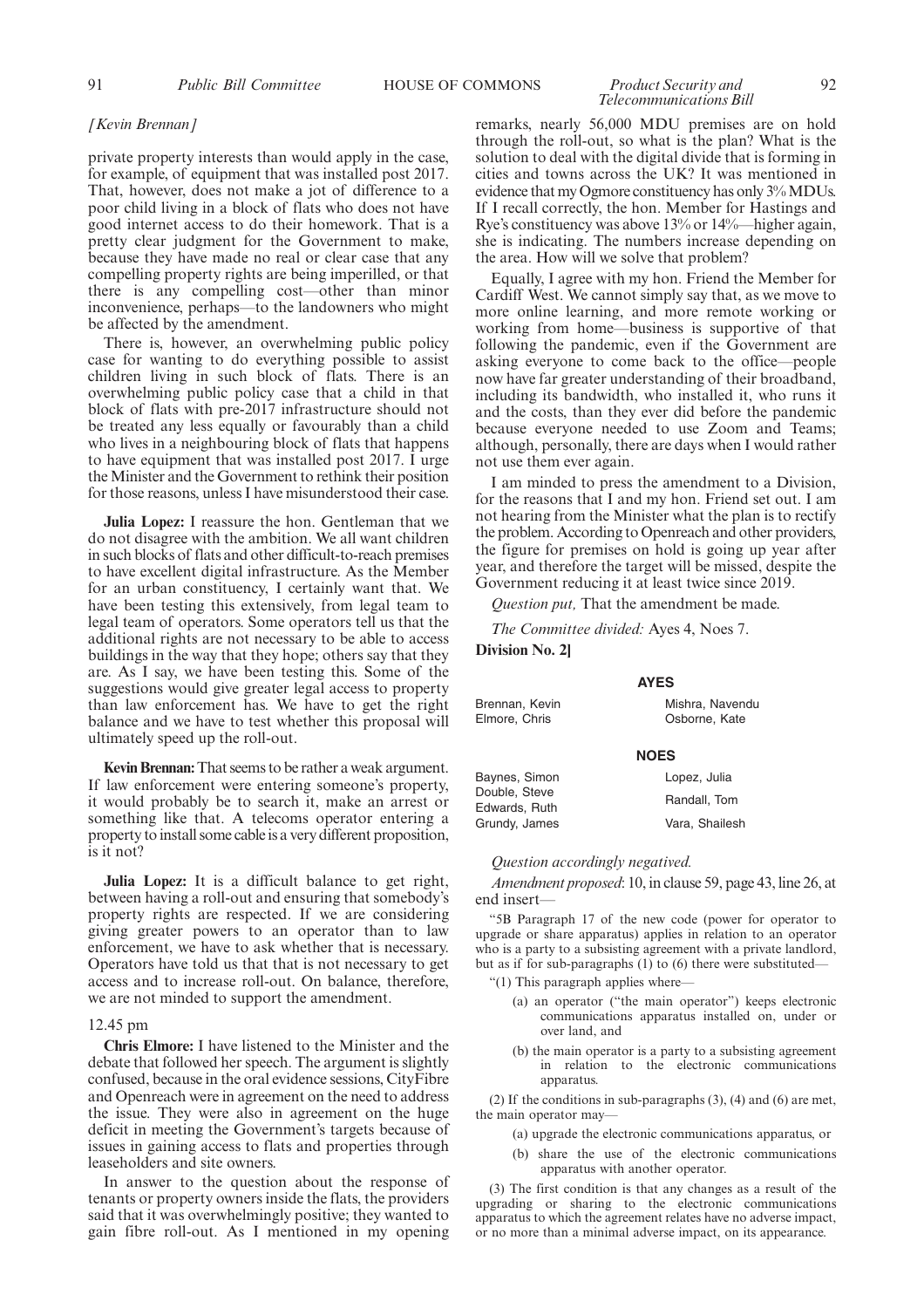(4) The second condition is that the upgrading or sharing imposes no additional burden on the other party to the agreement.

(5) For the purposes of sub-paragraph (4) a burden includes anything that—

(a) has an adverse effect on the person's enjoyment of the land, or

(b) causes loss, damage or expense to the person.

(6) The third condition is that, before the beginning of the period of 21 days ending with the day on which the main operator begins to upgrade the electronic communications apparatus or (as the case may be) share its use, the main operator attaches a notice, in a secure and durable manner, to a conspicuous object on the relevant land.

(7) A notice attached for the purposes of sub-paragraph (6) must—be attached in a position where it is reasonably legible,

- (a) be attached in a position where it is reasonably legible,
- (b) state that the main operator intends to upgrade the electronic communications apparatus or (as the case may be) share its use with another operator,
- (c) state the date on which the main operator intends to begin to upgrade the electronic communications apparatus or (as the case may be) share its use with another operator,
- (d) state, in a case where the main operator intends to share the use of the electronic communications apparatus with another operator, the name of the other operator, and
- (e) give the name of the main operator and an address in the United Kingdom at which the main operator may be contacted about the upgrading or sharing.

(8) Any person giving a notice at that address in respect of that electronic communications apparatus is to be treated as having been given that address for the purposes of paragraph 91(2).

(9) Any agreement under Part 2 of this code is void to the extent that—

- (a) it prevents or limits the upgrading or sharing, in a case where the conditions mentioned in sub-paragraphs (3), (4) and (6) are met, of any electronic communications apparatus to which the agreement relates that is installed on, over or under land, or
- (b) it makes upgrading or sharing of such electronic communications apparatus subject to conditions to be met by the operator (including a condition requiring the payment of money).

(10) Nothing in this paragraph is to be read as conferring a right on the main operator to enter the land which the main operator would not otherwise have, when upgrading or sharing the use of the electronic communications apparatus.

(11) References in this paragraph to sharing electronic communications apparatus include carrying out works to the electronic communications apparatus to enable such sharing to take place.

(12) In this paragraph—

"the relevant land" means—

- (a) in a case where the main operator has a right to enter the land, that land;
- (b) in any other case, the land on which works will be carried out to enable the upgrading or sharing to take place or, where there is more than one set of works, the land on which each set of works will be carried out;
- "subsisting agreement" has the meaning given by paragraph 1(4) of Schedule 2 to the Digital Economy Act 2017.""—*(Chris Elmore.)*

*This amendment, together with Amendments 9, 11 and 12, would apply a different regime under the Electronic Communications Code to private landlords, giving automatic upgrade rights for operators to*

#### 93 *Public Bill Committee* 17 MARCH 2022 *Product Security and* 94 *Telecommunications Bill*

*properties owned by private landlords subject to the condition that the upgrading imposes no additional burden on the other party to the agreement.*

*Question put,* That the amendment be made.

*The Committee divided:* Ayes 4, Noes 7.

**Division No. 3]**

#### **AYES**

Brennan, Kevin Elmore, Chris

#### **NOES**

Double, Steve Edwards, Ruth Grundy, James Lopez, Julia

Mishra, Navendu Osborne, Kate

Randall, Tom Vara, Shailesh

*Question accordingly negatived. Clause 59 ordered to stand part of the Bill.*

#### **Clause 60**

#### UPGRADING AND SHARING OF APPARATUS INSTALLED BEFORE 29 DECEMBER 2003

*Amendment proposed*: 11, in clause 60, page 43, line 38, after "land" insert

"not owned by a private landlord".—*(Chris Elmore.)*

*This amendment, together with Amendments 9, 10 and 12, would apply a different regime under the Electronic Communications Code to private landlords, giving automatic upgrade rights for operators to properties owned by private landlords subject to the condition that the upgrading imposes no additional burden on the other party to the agreement.*

*Question put,* That the amendment be made.

*The Committee divided:* Ayes 4, Noes 7.

**Division No. 4]**

#### **AYES**

Brennan, Kevin Elmore, Chris Mishra, Navendu Osborne, Kate

#### **NOES**

| Baynes, Simon | Lopez, Julia   |
|---------------|----------------|
| Double. Steve | Randall, Tom   |
| Edwards. Ruth |                |
| Grundy, James | Vara, Shailesh |

*Question accordingly negatived.*

*Amendment proposed*: 12, in clause 60, page 44, line 47, at end insert—

- "17B (1) This paragraph applies where-
	- (a) an operator ("the main operator") keeps electronic communications apparatus installed on, under or over land owned by a private landlord,
	- (b) the main operator is not a party to an agreement under Part 2 of this code in relation to the electronic communications apparatus, and
	- (c) the electronic communications apparatus was installed before 29 December 2003.

(2) If the conditions in sub-paragraphs (3), (4) and (6) are met, the main operator may—

- (a) upgrade the electronic communications apparatus, or
- (b) share the use of the electronic communications apparatus with another operator.

Baynes, Simon